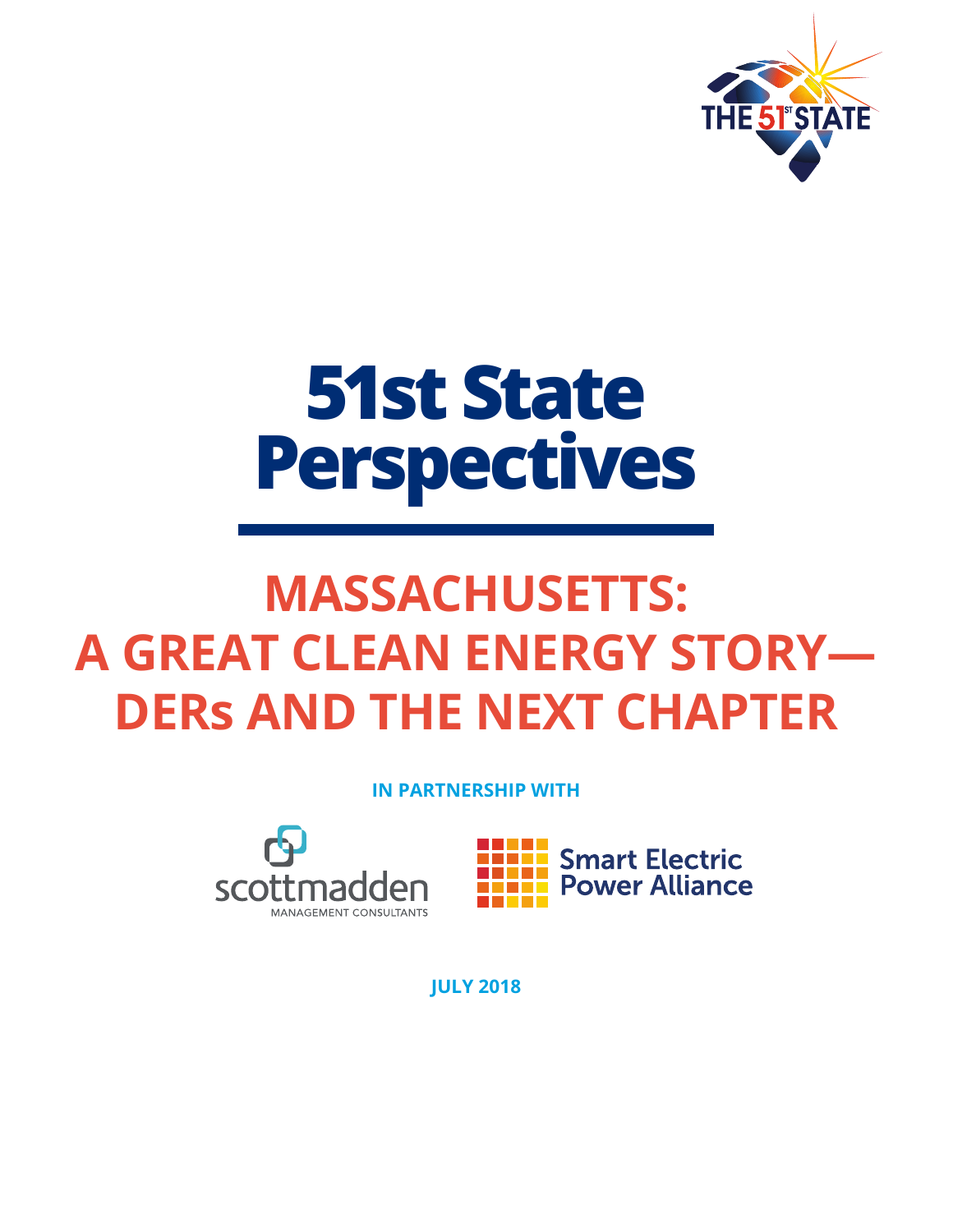#### **TABLE OF CONTENTS**

#### **LIST OF TABLES**

| TABLE 1: SOLAR PHOTOVOLTAIC (PV) INSTALLED CAPACITY BY SECTOR, IN MEGAWATTS (MW <sub>DC</sub> ) 8 |  |
|---------------------------------------------------------------------------------------------------|--|
|                                                                                                   |  |
| TABLE 3: RANKINGS OF STATES WITH HIGHEST AVERAGE RETAIL ELECTRICITY PRICES                        |  |
|                                                                                                   |  |
|                                                                                                   |  |
| TABLE 6: PRE-AUTHORIZED BUDGETS AND INVESTMENTS OUTLINED IN THE DPU                               |  |
| TABLE 7: PERFORMANCE METRICS FOR ELECTRIC COMPANIES-                                              |  |
| TABLE 8: PERFORMANCE METRICS FOR ELECTRIC COMPANIES-                                              |  |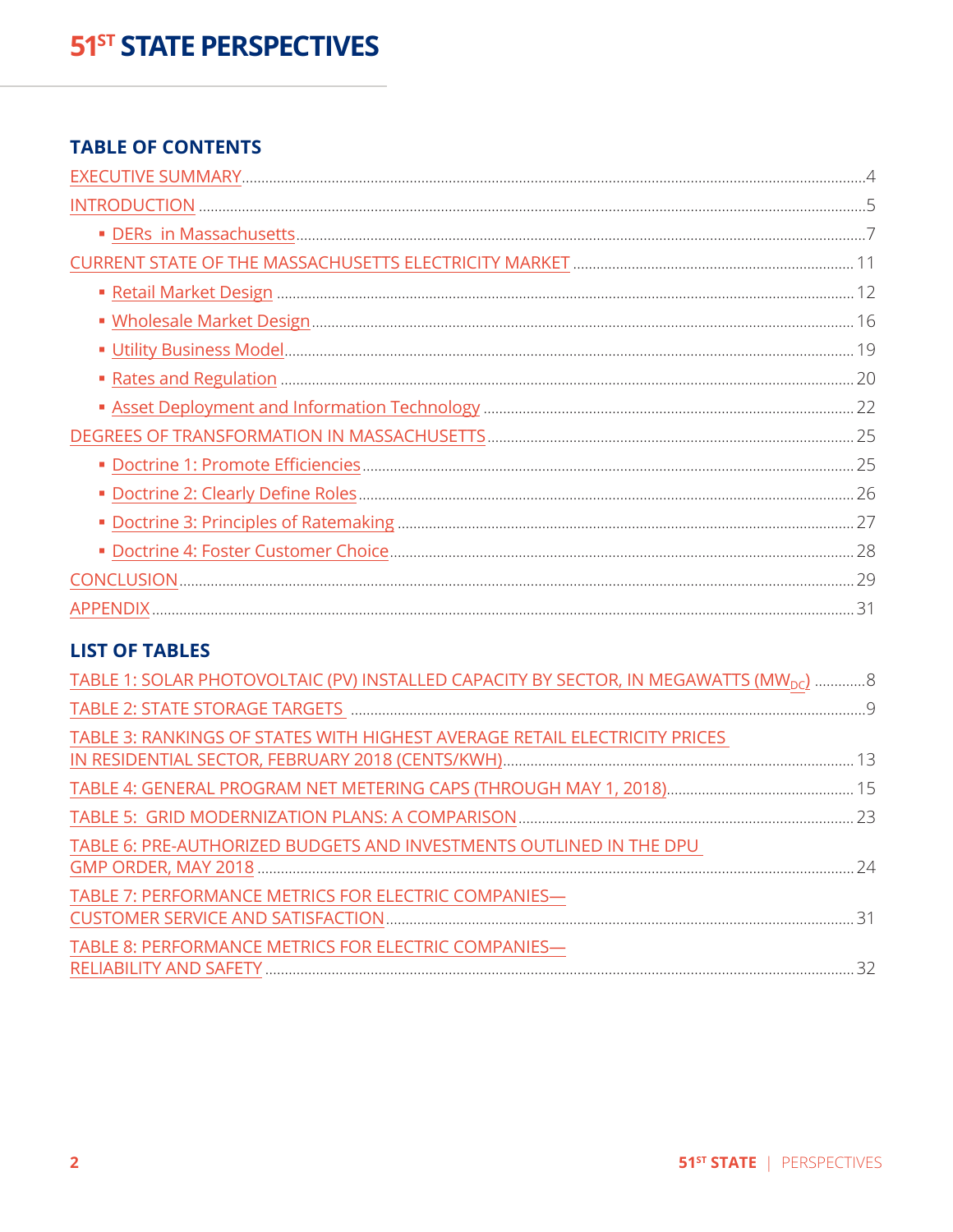

#### **LIST OF FIGURES**

| FIGURE 4: PERCENTAGE OF CUSTOMERS RECEIVING COMPETITIVE ELECTRIC SUPPLY, |  |
|--------------------------------------------------------------------------|--|
|                                                                          |  |
|                                                                          |  |

#### **COPYRIGHT**

© Smart Electric Power Alliance and ScottMadden, 2018. All rights reserved. This material may not be published, reproduced, broadcast, rewritten, or redistributed without permission.

#### **AUTHORS**

**Cristin Lyons**, Partner and Energy Practice Leader, ScottMadden, Inc.

**Jennifer Nelson**, Director, ScottMadden, Inc.

**Quentin Watkins**, Manager, ScottMadden, Inc.

**Chris Sturgill**, Manager, ScottMadden, Inc.

**Sharon Thomas**, Senior Analyst, Smart Electric Power Alliance

#### **ABOUT SEPA**

The Smart Electric Power Alliance (SEPA) is an educational nonprofit working to facilitate the utility industry's transition to a clean energy future through education, research, standards and collaboration. SEPA offers a range of research initiatives and resources, as well as conferences, educational events and professional networking opportunities. SEPA is founder and co-sponsor of Solar Power International and winner of the Keystone Policy Center's 2016 Leadership in Energy Award. For more information, visit [www.sepapower.org](http://www.sepapower.org).

#### **ABOUT SCOTTMADDEN**

For more than 30 years, ScottMadden has helped our clients transform the way they operate, plan, and maintain the grid and interact with their customers. The Grid Transformation practice focuses on helping clients adapt to the myriad of changes driven by the increasing penetration of distributed energy resources, such as distributed generation, storage, demand response, and microgrids. We help our clients choose the path that meets their reliability, customer, and regulatory goals, and then we help them implement it.

#### **ACKNOWLEDGEMENTS**

SEPA and ScottMadden would like to recognize the following individuals for their time and assistance in developing this report: Vazken Kassakhian with Southern California Edison, Henry Yoshimura from ISO New England, Ian Springsteel with National Grid, Steve Cowell with E4TheFuture, and Jonathan Raab from Raab Associates, Ltd. We would also like to thank the following SEPA staff for their assistance and review: Erika Myers, Chris Schroeder, Mike Kruger, Christine Stearn, Brenda Chew, K. Kaufmann, and Daisy Chung.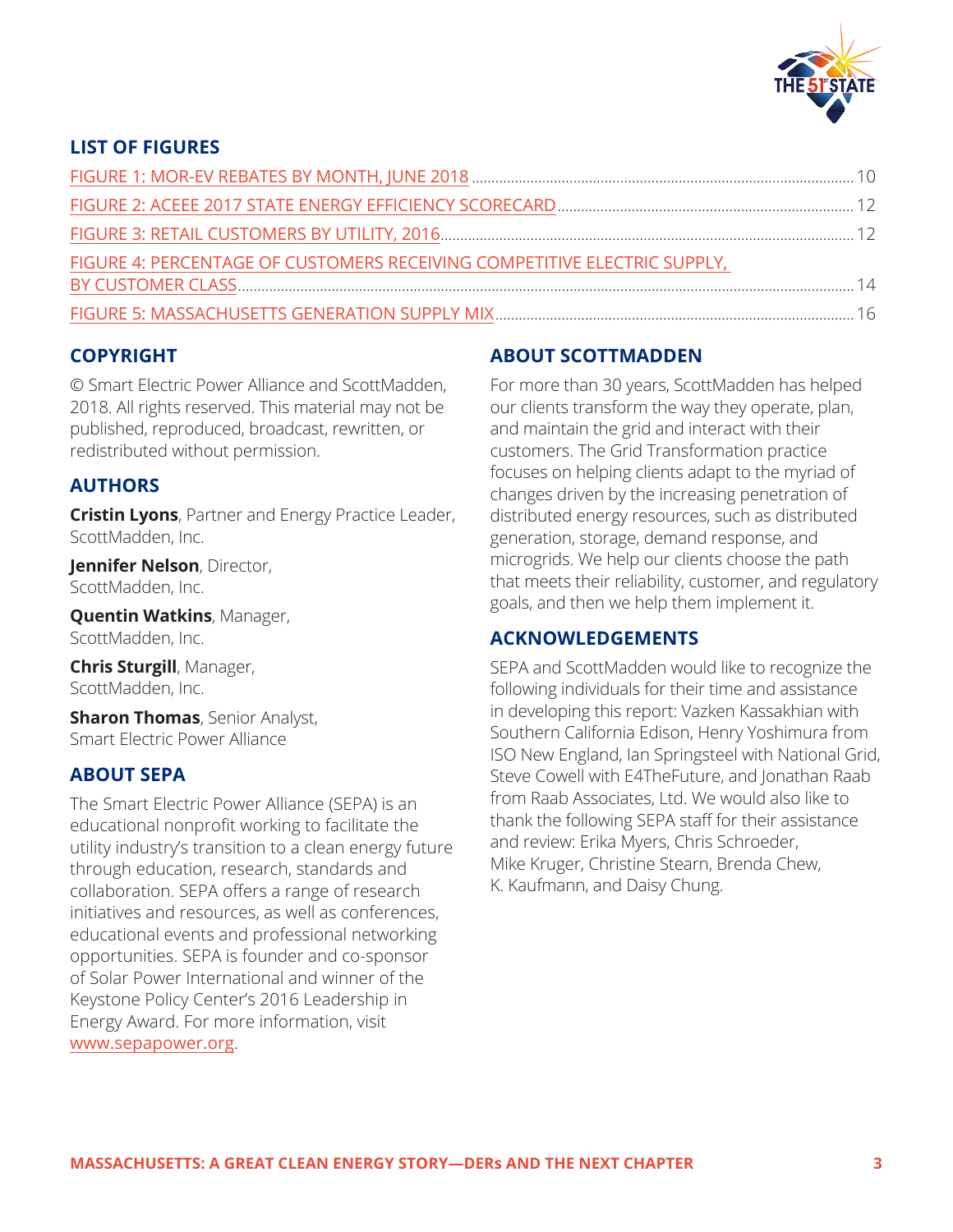# **Executive Summary**

The Commonwealth of Massachusetts has long been a leader in the deployment of clean energy. It was an early adopter of a renewable portfolio standard (RPS) and energy efficiency targets. Massachusetts currently has an RPS for "all retail electric suppliers" of 15% by 2020 and 25% by 2030. Eversource Massachusetts and National Grid Massachusetts both achieved more than 3% savings through energy efficiency programs as a percentage of their retail sales in 2016.<sup>1</sup> The Commonwealth has a significant penetration of distributed generation and robust enrollment in net energy metering (NEM) programs. In addition, it has a target for electric vehicles (EVs) of 300,000, or 15%, of all registered vehicles by 2020. The state's target for storage is 200 megawatt hours (MWh), also by 2020, supported by additional programs and funding. Massachusetts has focused on the reduction of greenhouse gas (GHG) emissions, and this is reflected in the various programs implemented during the last 30 years.

The Commonwealth went through retail deregulation in 1997, leaving the investor-owned utilities as wires-only businesses. Retail choice has been in effect ever since. Customers have the option to select among retail energy service providers or remain with the utility. Community choice aggregation (CCA) has also gained popularity in the Commonwealth, providing yet another option for communities seeking alternative energy supply.

The New England Independent System Operator (ISO-NE) was established at the same time that retail deregulation occurred, creating a wholesale market for the region. The significant penetration of distributed energy resources (DERs), particularly rooftop solar, has spurred ISO-NE to develop rules to govern the participation of DERs in the wholesale market and improve forecasting capabilities to

<span id="page-3-0"></span>better understand their location and behavior on the grid.

Beyond retail deregulation, the emergence of DERs has not significantly altered the utility business model in Massachusetts. NEM has been in place since 1982 with high levels of enrollment, and the Commonwealth has seen the same challenges with NEM as have emerged elsewhere in terms of appropriate compensation for excess generation and utility delivery charges. Massachusetts continues to operate under traditional cost of service ratemaking; however, some innovative proposals were approved in the recent Eversource rate case, including changes to NEM and approval of performance-based ratemaking (PBR).

The Commonwealth opened a proceeding on grid modernization in 2014, and the utilities filed grid modernization plans in 2015. In May 2018, the Massachusetts Department of Public Utilities (DPU) issued an order that approved utility proposals for grid-focused upgrades but not advanced metering infrastructure (AMI). Grid modernization investments will enhance automation and visibility of the grid and support the deployment of DERs; however, customer-facing investments were not approved. The lack of AMI limits the ability of the utilities to engage customers and develop offerings tailored to their needs.

While Massachusetts has made tremendous progress in the deployment of clean energy, it has not taken the more transformative steps that other states have taken to enable the integration and optimization of DERs. States that have focused on greater integration of DERs (e.g., New York and California) have initiated proceedings and pilots related to valuing DERs on the grid, identifying beneficial locations, and implementing non-wires alternatives with DERs. These states have

<sup>1</sup> ACEEE, *The 2017 State Energy Efficiency Scorecard*, 2017, <http://aceee.org/research-report/u1710>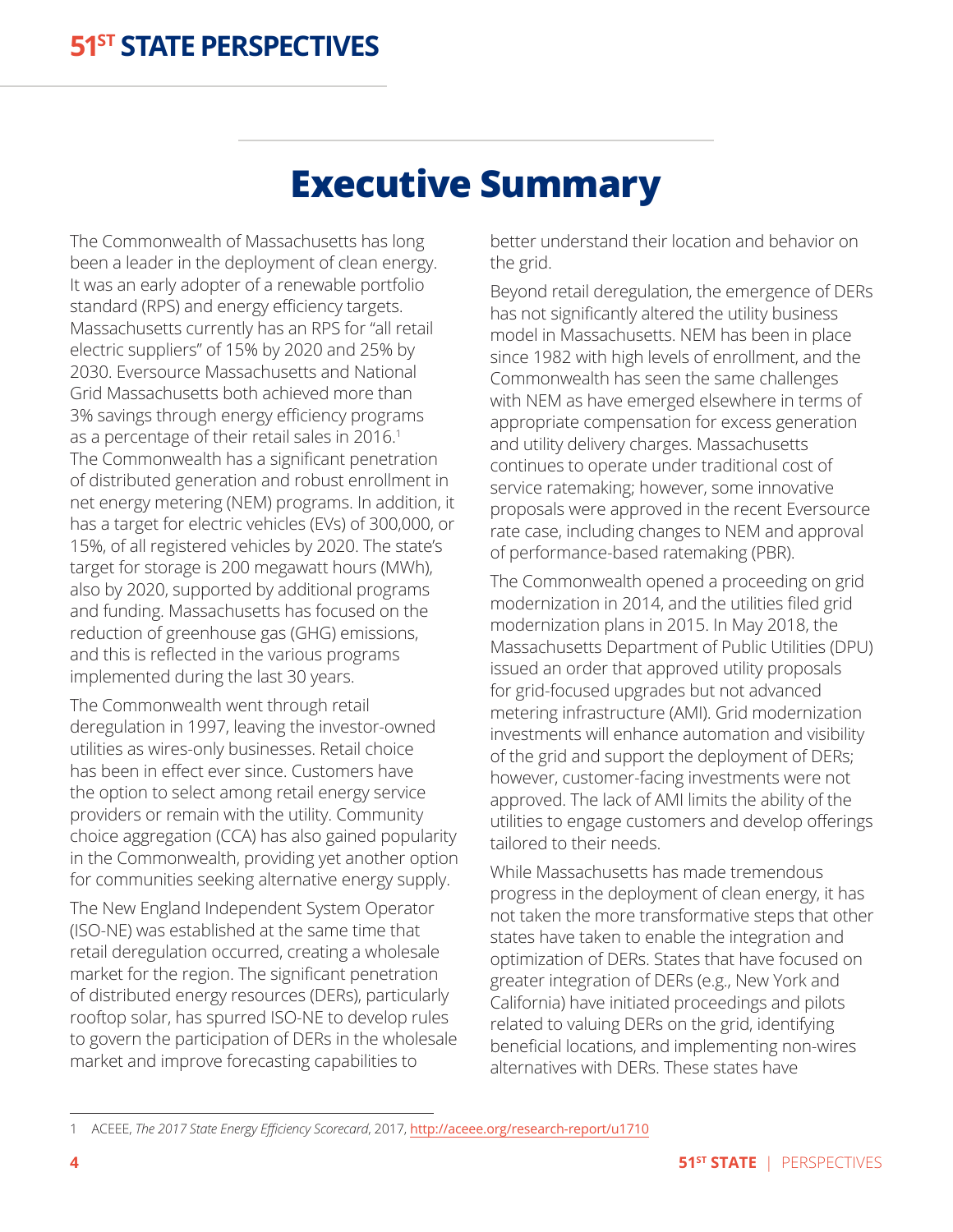

highlighted the value that DERs can bring to the distribution grid beyond their renewable characteristics. In Massachusetts, the focus has been on integration of clean energy and reduction of GHG, which has resulted in high penetrations of renewables. To date, however, the same focus has not been placed on upgrading physical infrastructure (e.g., AMI) and changing the utility business model to drive integration and optimization of DERs.

# **Introduction**

Massachusetts has been a leader in the deployment of clean energy. It was an early adopter of RPS and has focused on energy efficiency. The Commonwealth's commitment to reducing its GHG has informed these policies, as well as other targets to implement EVs and battery storage.

Renewables make up 13% of total energy usage<sup>2</sup> in the Commonwealth. Decentralized renewable generation makes up 9.2% of nameplate capacity.<sup>3</sup> These figures illustrate the degree to which renewables are part of the Commonwealth's energy generation and consumption. Further demonstrating its priorities, the Commonwealth's current 2016–2018 Three-Year Energy Efficiency Plan sets a nation-leading energy savings target of 2.94% of electric sales. New England, generally, and Massachusetts, specifically, have been at the forefront of discussions to bring offshore wind and cheap hydropower from Canada into the region.

Such initiatives notwithstanding, the question this paper explores is whether and to what degree regulators and utilities are changing key elements of the utility business model and physical infrastructure to further accommodate DERs. DERs are defined as rooftop solar, battery storage, EVs, and demand response, typically located behind the customer meter. In states considered "transformative" in previous 51st State Perspective reports, there has been a combination of investment in infrastructure, proposals to change <span id="page-4-0"></span>the ratemaking construct, and clear regulatory focus on the integration and optimization of DERs.

When compared to other states, the Commonwealth has not provided the same focus on upgrading infrastructure, deploying AMI, or optimizing DERs as other states have. Some states have put particular emphasis on the integration and optimization of DERs. In places like New York and California, this focus has included proceedings related to valuing DERs on the grid, identifying beneficial locations, implementing non-wires alternatives with DERs, and sharing of data with DER developers that enable them to select optimal locations for implementation. Other proceedings have pushed utilities to make DER interconnection processes more streamlined. Pilots in both states have focused on how to integrate DERs into the distribution system (and some cases in the wholesale markets) and demonstrate the benefits they can provide under certain use cases. This does not diminish the Commonwealth's achievements in clean energy generally, but it does speak to the priorities that the DPU and legislature have set.

As in earlier 51st State Perspectives papers on New York, California, Illinois, and Colorado, this paper discusses the degree to which Massachusetts is transforming its grid to accommodate a variety of resources and will:

<sup>2</sup> EIA, calculated as percentage of net generation in Massachusetts from renewables, including small-scale solar, 2017, [https://www.eia.](https://www.eia.gov/state/print.php?sid=MA) [gov/state/print.php?sid=MA](https://www.eia.gov/state/print.php?sid=MA)

<sup>3</sup> EIA, based on state-level summary data Form EIA-860 and Form EIA-861 filings, including net metered and non-net metered distributed renewable capacity, 2016, <https://www.eia.gov/state/print.php?sid=MA>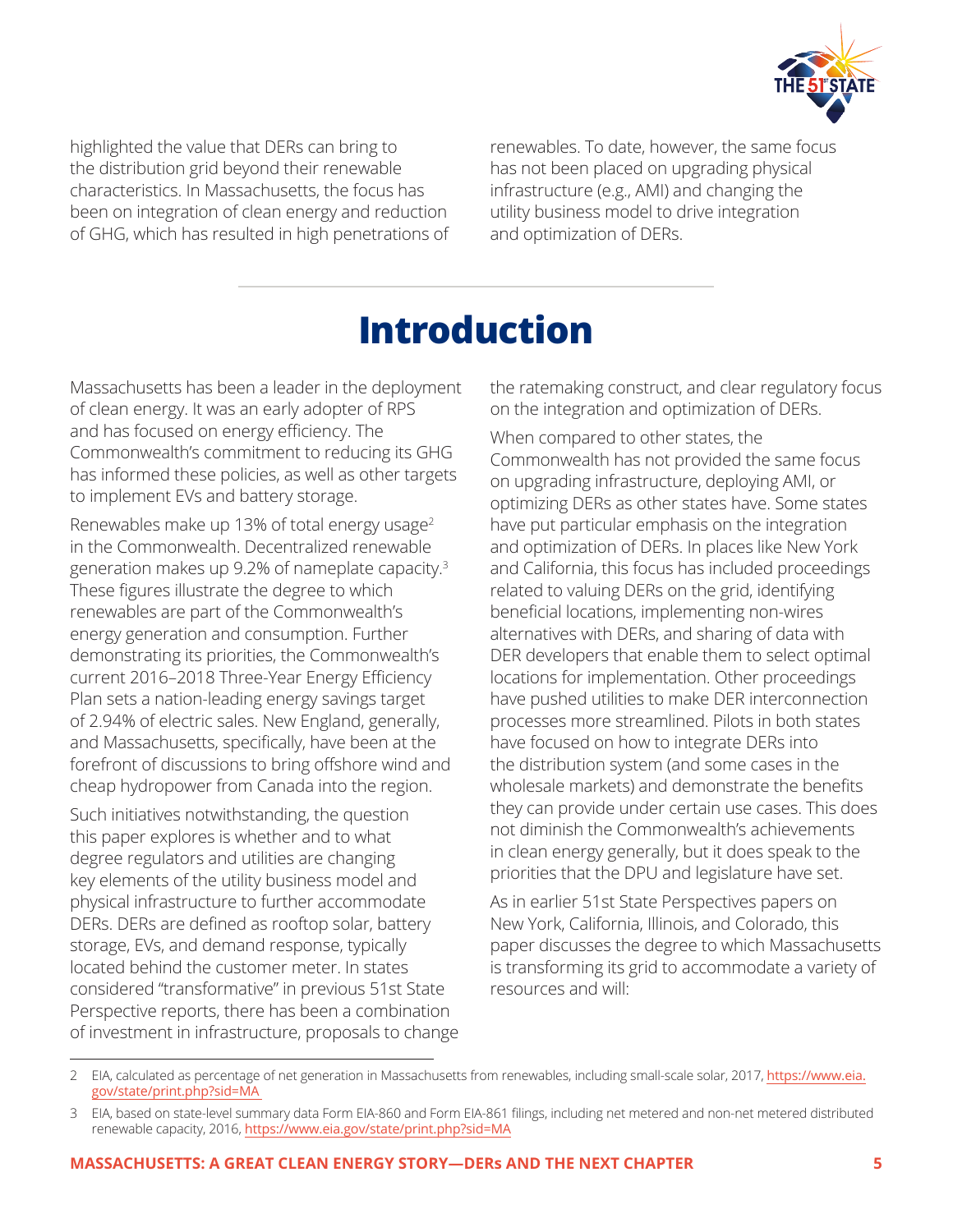- $\blacksquare$  Discuss the current state of the electricity market in Massachusetts
- $\blacksquare$  Evaluate the degree to which the market has evolved from a traditional, centralized grid with limited customer choice to a more distributed system enabling more customer choice
- Assess whether Massachusetts' utilities are prepared for rapid growth of DERs

This paper begins by identifying the efforts taking place in particular areas through the lens of the market transformation "swimlanes" developed by SEPA in its previous report, *The 51st State—Phase II Developing Roadmaps to the Future*. 4 The swimlanes are organized to describe the current state of

Massachusetts' utilities and infrastructure. The swimlanes are:

- $\blacksquare$  Retail market design
- $\blacksquare$  Wholesale market design
- **n** Utility business models
- $\blacksquare$  Rates and regulation
- Asset deployment
- n Information technology

The paper then assesses the degree of transformation taking place in Massachusetts against the four key market reform doctrines from another SEPA report, *The 51st State—Blueprints for Electricity Market Reform*. 5



Source: Smart Electric Power Alliance, 2016

#### **SEPA'S 51ST STATE KEY DOCTRINES**

| <b>DOCTRINE</b> |                                                              | <b>DESCRIPTION</b>                                                                                                                                                                                                                 |
|-----------------|--------------------------------------------------------------|------------------------------------------------------------------------------------------------------------------------------------------------------------------------------------------------------------------------------------|
|                 | <b>PROMOTE</b><br><b>EFFICIENCIES</b>                        | A primary goal of the market should be to promote efficiencies in the production,<br>consumption, and investment in energy and related technologies.                                                                               |
|                 | <b>CLEARLY DEFINE</b><br><b>ROLES</b>                        | The role of the utility, as a public service entity, should be clearly defined so that<br>all market participants can understand their roles in enabling customer options<br>in a fair, transparent, and nondiscriminatory manner. |
| B               | <b>IDENTIFY</b><br><b>PRINCIPLES OF</b><br><b>RATEMAKING</b> | Rate structures should provide transparent cost allocation that supports a<br>sustainable revenue model for utility services providing a public good.                                                                              |
|                 | <b>FOSTER CUSTOMER</b><br><b>CHOICE</b>                      | Customers should be presented with a variety of rate and program options that<br>expand their choice of and access to energy-related products and services that<br>are simple, transparent, and create stable value propositions.  |

Source: Smart Electric Power Alliance, 2016

<sup>4</sup> SEPA, *The 51st State—Phase II: Developing Roadmaps to the Future*, 2016, <https://sepapower.org/knowledge/research/>

<sup>5</sup> SEPA, *The 51st State—Blueprints for Electricity Market Reform*, 2016, [https://sepapower.org/resource/blueprints-for-electricity-market](https://sepapower.org/resource/blueprints-for-electricity-market-reform/)[reform/](https://sepapower.org/resource/blueprints-for-electricity-market-reform/)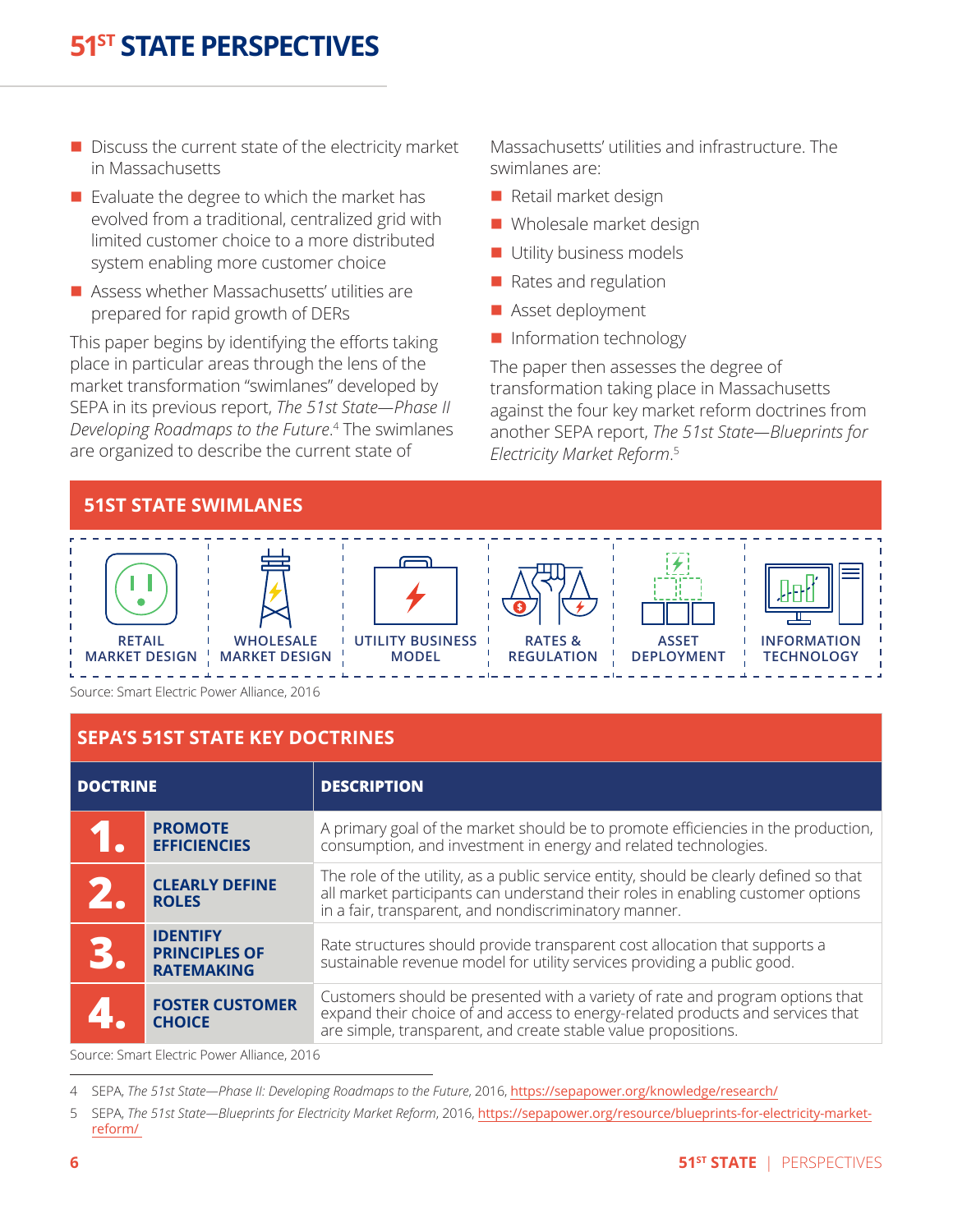

By combining these two frameworks, this paper provides a holistic view of the Commonwealth's electricity market and assesses the degree to

which it is transforming these elements to further integrate DERs.

#### **DERs IN MASSACHUSETTS**

Massachusetts' leadership in the deployment of clean energy is well-documented, and the state has a long history of innovation in various areas, including energy efficiency, solar power, energy storage, and EVs.

#### **ENERGY EFFICIENCY**

Massachusetts offers a variety of tax incentives and grant, rebate, and bond programs to encourage consumer investments in energy efficiency. It enables Property Assessed Clean Energy (PACE) financing; the programs that allow a property owner to finance the upfront cost of energy or other eligible improvements on a property and then pay the costs back over time through a voluntary assessment, though it does not currently have any active PACE programs. The state government has utilized a variety of approaches to achieve nation-leading energy savings, such as setting energy efficiency requirements for public buildings and vehicle fleets, benchmarking energy use, and encouraging the use of energy savings performance contracts. Additionally, research at several institutions in the state are focused on efficient vehicles.6

#### *Energy Efficiency Resource Standard*

In 2009, Massachusetts enacted an energy efficiency resource standard that applies to all utilities in the state (regulated and unregulated). <span id="page-6-0"></span>The standard requires utilities to offer programs that reduce the cost for consumers to make their homes more energy efficient. Between 2016–2018, the average incremental savings achieved by investor-owned utilities was 2.93%.<sup>7</sup> Additionally, in 2016, Massachusetts achieved 1.53M MWhs in energy savings and 228 MW in peak-demand reduction, which was the highest electricity demand reduction target among all the states with energy efficiency resource standards.<sup>8</sup>

#### *Public Buildings Requirements*

Massachusetts has several programs targeted at state buildings. Executive Order (EO) 484 (2007) requires a reduction in overall energy consumption in state-owned and leased buildings of 35% by 2020 from fiscal year 2004 consumption. In fiscal year 2015, continued progress in state buildings resulted in additional efficiency gains with a cumulative Energy Use Intensity (EUI)<sup>9</sup> reduction of 15% from a 2009 site EUI. The state publicly tracks progress toward EO 484 targets.<sup>10</sup>

#### **SOLAR POWER**

In 2007, the Commonwealth initially set a target of 250 MW of solar generation by 2017, which was later revised to 1,600 MW by 2020. Massachusetts exceeded the 2020 target and currently ranks third in the nation for cumulative-installed solar capacity,<sup>11</sup> with 2,108 MW as of April 2018.<sup>12</sup>

6 ACEEE, *The 2017 State Energy Efficiency Scorecard*, 2017, <http://aceee.org/research-report/u1710>

7 Ibid.

- 9 EUI expresses a building's energy use as a function of its size or other characteristics. More information can be found here: [https://www.energystar.gov/buildings/facility-owners-and-managers/existing-buildings/use-portfolio-manager/understand-metrics/](https://www.energystar.gov/buildings/facility-owners-and-managers/existing-buildings/use-portfolio-manager/understand-metrics/what-energy) [what-energy](https://www.energystar.gov/buildings/facility-owners-and-managers/existing-buildings/use-portfolio-manager/understand-metrics/what-energy)
- 10 Massachusetts State Government, *Massachusetts Leading by Example Initiative*, (no date) [https://www.mass.gov/service-details/leading](https://www.mass.gov/service-details/leading-by-example-initiatives#transportation.)[by-example-initiatives#transportation.](https://www.mass.gov/service-details/leading-by-example-initiatives#transportation.)
- 11 NREL, Open PV State Rankings, 2017, <https://openpv.nrel.gov/rankings>
- 12 Massachusetts State Government, *Renewable Energy Snapshot*, 2018, <https://www.mass.gov/service-details/renewable-energy-snapshot>

<sup>8</sup> EIA, *Massachusetts State Profile and Energy Estimates*, 2017, <https://www.eia.gov/state/analysis.php?sid=MA>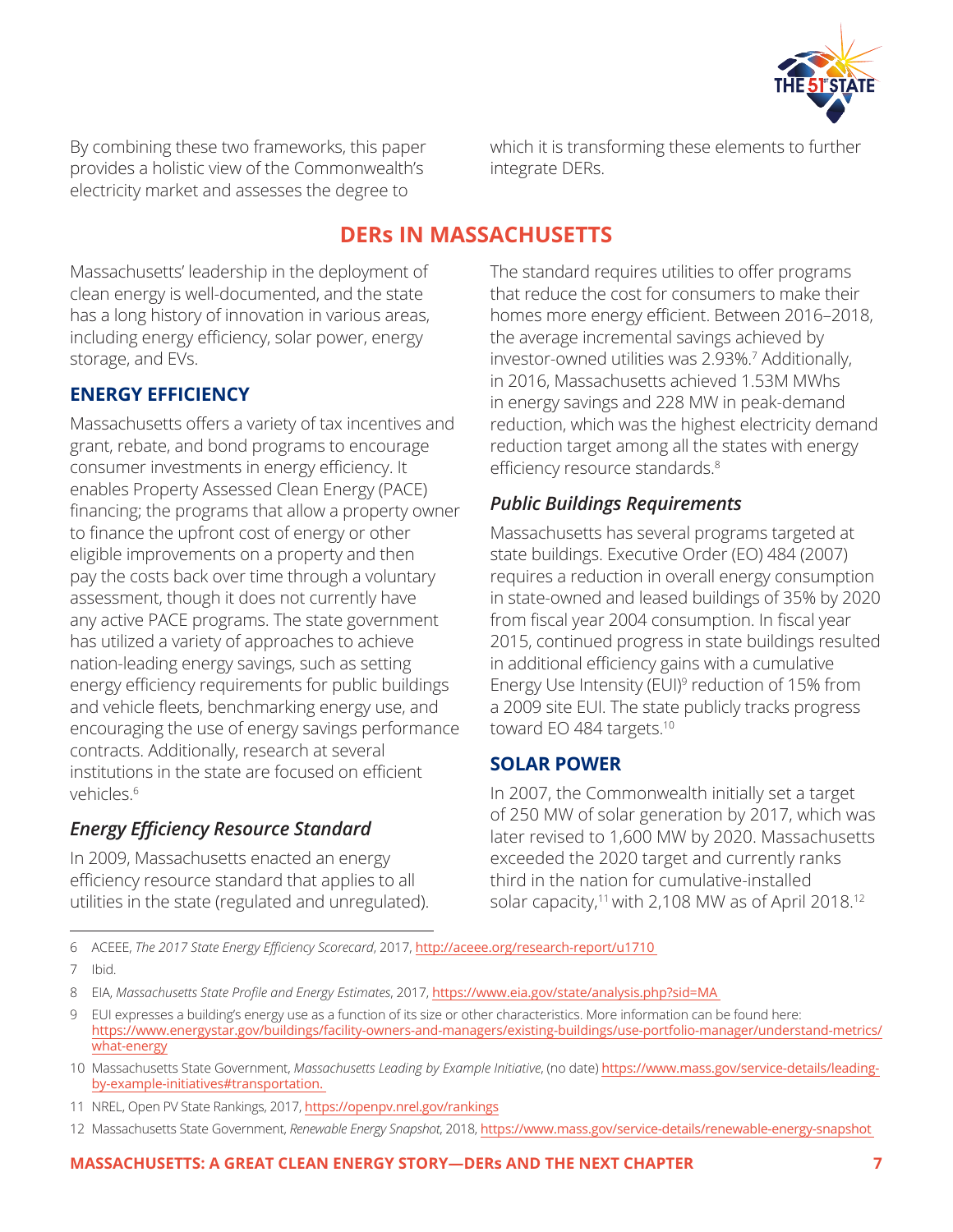#### <span id="page-7-0"></span>**TABLE 1: SOLAR PHOTOVOLTAIC (PV) INSTALLED CAPACITY BY SECTOR, IN MEGAWATTS (MW<sub>DC</sub>)**

| <b>SECTOR</b>                                                                                 | <b>YEAR-END</b><br>2016 | <b>YEAR-END</b><br>2017 |
|-----------------------------------------------------------------------------------------------|-------------------------|-------------------------|
| <b>RESIDENTIAL</b><br><b>PV CAPACITY</b>                                                      | 440                     | 522                     |
| <b>NON-</b><br><b>RESIDENTIAL</b><br><b>AND UTILITY</b><br><b>SCALE PV</b><br><b>CAPACITY</b> | 1,110                   | 1,489                   |
| <b>TOTAL</b>                                                                                  | 1,550                   | 2,011                   |

Source: GTM/SEIA, 201713

Table 1 shows the increase in solar photovoltaic installed capacity by sector from 2016 to 2017.

The history of solar generation goes back more than four decades. In response to the 1970's oil crisis, the Massachusetts legislature introduced a number of tax incentives to support the development of renewable energy resources, including solar.

With the restructuring of the electric industry in the 1990s, the rules were changed for qualifying facilities, and a Renewable Energy Trust Fund (Fund) was created to support the growth of renewable energy technologies via financial incentives. The Fund was transferred to the Massachusetts Clean Energy Center (MassCEC) after it was formed in 2009. The monies raised by the System Benefits Charge (SBC), a charge for renewable energy paid by customers of investor-owned utilities in Massachusetts, are now used to support MassCEC, which is dedicated to accelerating the success of clean energy technologies, companies, and projects in the Commonwealth, including solar.<sup>14</sup>

#### **ENERGY STORAGE**

In accordance with the bipartisan energy legislation signed by Governor Baker in 2016 (the "Act"), the administration announced in June 2017 a 200 MWh energy storage target to be achieved by January 1, 2020. The target, set by the Division of Energy Resources (DOER), builds upon Governor Baker's Energy Storage Initiative (ESI), a \$10 million commitment through grants to analyze opportunities to support Commonwealth storage companies and develop policy options to encourage energy storage deployment.

The Act further requires that each electric distribution company submit annual reports and a final compliance report to DOER no later than January 1, 2020, detailing how they have complied with the energy storage target.

Table 2 compares energy storage targets in Massachusetts with leading states, such as New York and California. The initial grant funding will gather data on different business models and applications that may ultimately lead to more ambitious targets in the future.

The forthcoming Solar Massachusetts Renewable Target (SMART) solar incentive program15 contemplates an incremental incentive (for storage to encourage investment in solar + storage). This program, coupled with Governor Baker's recently proposed "clean peak standard,"16 which stipulates that a share of energy at times of peak demand come from clean sources,<sup>17</sup> may drive the development of more energy storage.

<sup>13</sup> GTM/SEIA, *Solar Market Insight Report 2017 Year in Review*, 2018, [https://www.seia.org/research-resources/solar-market-insight](https://www.seia.org/research-resources/solar-market-insight-report-2017-year-review)[report-2017-year-review](https://www.seia.org/research-resources/solar-market-insight-report-2017-year-review)

<sup>14</sup> Ibid.

<sup>15</sup> Massachusetts State Government, *Solar Massachusetts Renewable Target (SMART)*, 2018, [https://www.mass.gov/solar-massachusetts](https://www.mass.gov/solar-massachusetts-renewable-target-smart)[renewable-target-smart](https://www.mass.gov/solar-massachusetts-renewable-target-smart)

<sup>16</sup> The Clean Peak Standard would work similarly to an RPS where utilities have the option to pay an alternative compliance payment if the cost of procuring clean peak energy is too high.

<sup>17</sup> Climate Action Business Association, *What Is The Clean Peak Standard and Will We See It in MA*, 2018, [https://cabaus.org/2018/04/03/](https://cabaus.org/2018/04/03/clean-peak-standard-will-see-ma/) [clean-peak-standard-will-see-ma/](https://cabaus.org/2018/04/03/clean-peak-standard-will-see-ma/)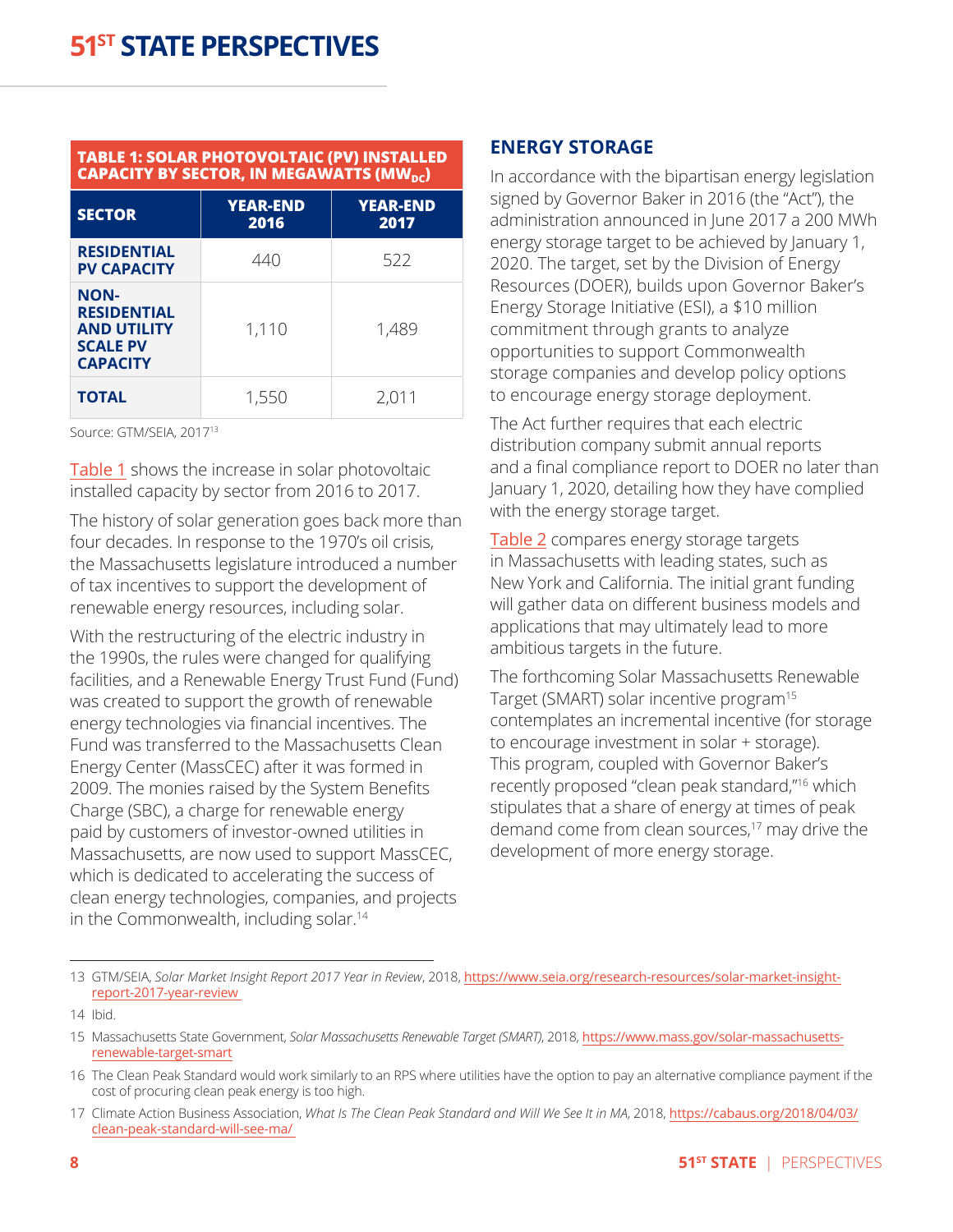

#### <span id="page-8-0"></span>**TABLE 2: STATE STORAGE TARGETS**

| <b>STATE</b>                 | <b>CAPACITY (GW)/</b><br><b>GENERATION</b><br>(MWH) TARGET | <b>YEAR TO</b><br><b>ACHIEVE</b><br><b>TARGET BY</b> |
|------------------------------|------------------------------------------------------------|------------------------------------------------------|
| <b>ARIZONA</b><br>(PROPOSED) | 3.0 GW                                                     | 2030                                                 |
| <b>NEW JERSEY</b>            | $2.0$ GW                                                   | 2030                                                 |
| <b>NEW YORK</b>              | $1.5$ GW                                                   | 2025                                                 |
| <b>CALIFORNIA</b>            | 1.325 GW                                                   | 2024                                                 |
| <b>MASSACHUSETTS</b>         | 200 MWh                                                    | 2020                                                 |
| <b>OREGON</b>                | 5 MWh                                                      | 2020                                                 |

Source: Power Magazine, 201818

#### **ELECTRIC VEHICLES**

The 2008 Global Warming Solution Act (GWSA) required the Massachusetts Office of Energy and Environmental Affairs to establish a commonwealthwide limit on GHG emissions of between 10% and 25% below 1990 levels for 2020 and 80% below 1990 levels by 2050. Since the transportation sector accounted for 40% of GHG emissions in 2011, this sector has become a primary focus in the effort to reduce GHG in Massachusetts.

In December 2010, Massachusetts released the Clean Energy and Climate Plan (CECP) containing a portfolio of policies that Commonwealth agencies are required to implement to ensure that the Commonwealth sufficiently reduces GHG emissions to achieve the 2020 target.<sup>20</sup> The deployment of zero-emission vehicles (ZEVs), such as battery electric vehicles (BEVs), fuel cell electric vehicles

#### **FERC ORDER 841**

In February 2018, FERC approved an order (Order 841) directing ISOs/regional transmission organizations (RTOs) to develop market rules for energy storage participation in energy, capacity, and ancillary service markets that recognize the physical and operational characteristics. ISOs/ RTOs must submit compliance filings for Order 841 by December 2018, with implementation expected one year later. In response to this order, ISO-NE enhanced its rules for battery storage to address this gap, and implementation is anticipated later in 2018. Source: ISO-NE<sup>19</sup>

(FCEVs), and plug-in hybrid electric vehicles (PHEVs), is a major thrust of the CECP.<sup>21</sup>

In May 2014, Massachusetts participated in a multistate ZEV Action Plan and committed to increasing the number of ZEVs on the road in Massachusetts to 300,000 or 15% of the registered vehicles by 2025. The 2015 ZEV Action Plan has three broad goals: (1) complete the needed infrastructure and planning required to lay a solid foundation for the future, (2) spur market growth through consumer incentives, and (3) expand consumer awareness and increase the demand for ZEVs. As of December 2017, Massachusetts had 12,000 ZEVs deployed.<sup>22</sup>

Under the ZEV Action Plan, Massachusetts provides residents with rebates of up to \$2,500 for the purchase or lease of ZEVs and PHEVs. As of January 2018, Massachusetts had distributed more than \$12.7 million in ZEV rebates for

<sup>18</sup> Power, *The Big Picture: Energy Storage Mandates*, 2018, <http://www.powermag.com/the-big-picture-energy-storage-mandates/>

<sup>19</sup> ISO-NE, *Enhanced Storage Participation presentation*, 2018, [https://www.iso-ne.com/static-assets/documents/2018/05/a10\\_](https://www.iso-ne.com/static-assets/documents/2018/05/a10_presentation_enhanced_storage_participation.pptx) [presentation\\_enhanced\\_storage\\_participation.pptx](https://www.iso-ne.com/static-assets/documents/2018/05/a10_presentation_enhanced_storage_participation.pptx)

<sup>20</sup> Massachusetts State Government, *Massachusetts Zero Emission Vehicle Action Plan: A Roadmap to reach 300,000 Zero Emission Vehicles on Massachusetts Roads by 2025*, 2015, [https://www.mass.gov/files/documents/2016/08/nk/massachusetts-zero-emission-vehicle](https://www.mass.gov/files/documents/2016/08/nk/massachusetts-zero-emission-vehicle-action-plan2015.pdf)[action-plan2015.pdf](https://www.mass.gov/files/documents/2016/08/nk/massachusetts-zero-emission-vehicle-action-plan2015.pdf)

<sup>21</sup> Ibid.

<sup>22</sup> Natural Resources Defense Council, *Massachusetts Approves Precedential Electric Vehicle program*, 2017, [https://www.nrdc.org/experts/](https://www.nrdc.org/experts/noah-garcia/massachusetts-approves-precedential-electric-vehicle-program) [noah-garcia/massachusetts-approves-precedential-electric-vehicle-program](https://www.nrdc.org/experts/noah-garcia/massachusetts-approves-precedential-electric-vehicle-program)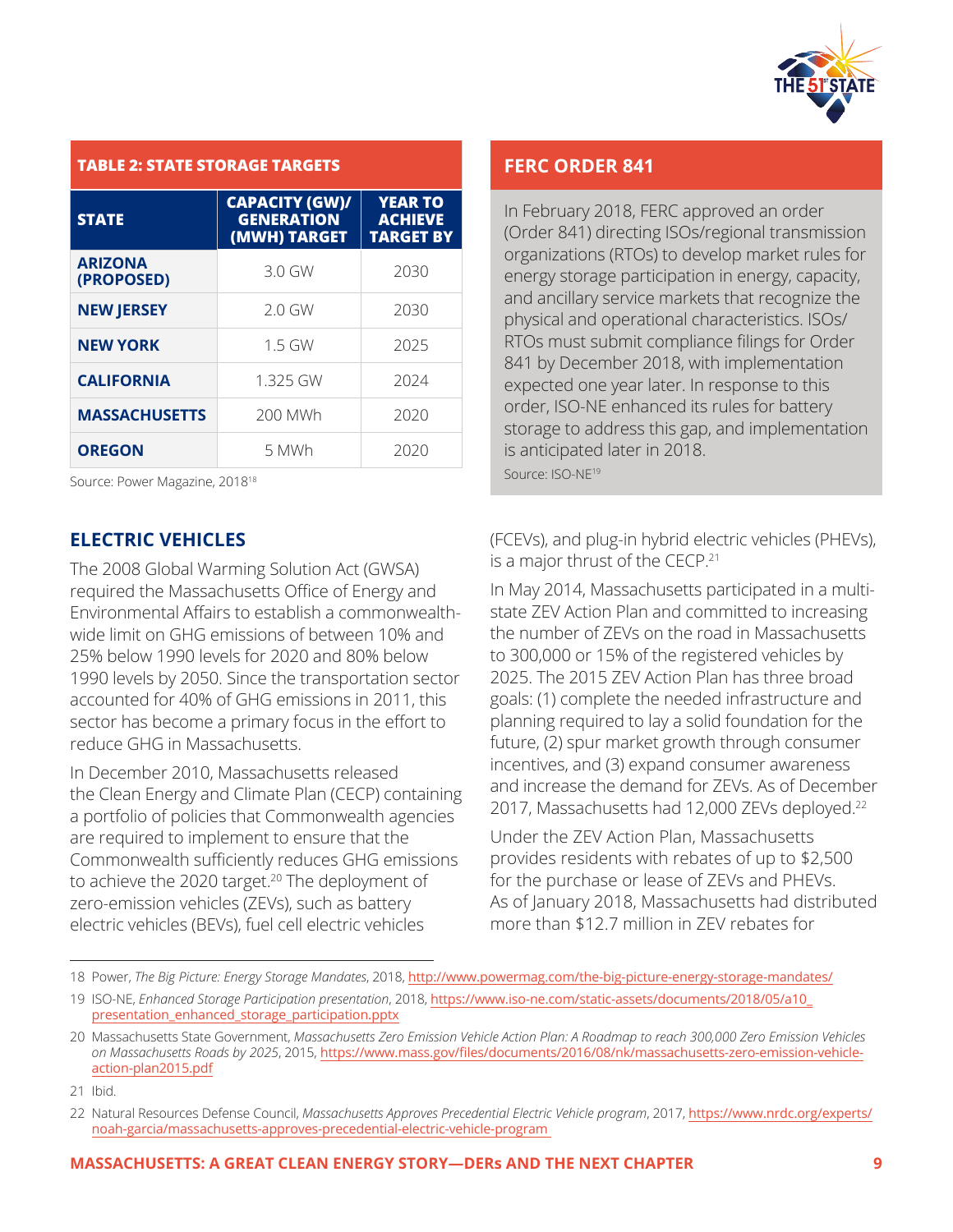#### <span id="page-9-0"></span>**FIGURE 1: MOR-EV REBATES BY MONTH, JUNE 2018**



VEHICLE CATEGORY:

**BEV: BATTERY ELECTRIC VEHICLE (ALL ELECTRIC)** 

**PHEV**+: PLUG-IN HYBRID ELECTRIC VEHICLE WITH BATTERY CAPACITY > 10 KWH (ELECTRIC OR GASOLINE POWERED)  **PHEV:** PLUG-IN HYBRID ELECTRIC VEHICLE WITH BATTERY CAPACITY > 10 KWH (ELECTRIC OR GASOLINE POWERED)

Source: <https://mor-ev.org/program-statistics,> 2018<sup>23</sup>

6,337 registered EVs.24 As shown in [Figure 1](#page-9-0), the Massachusetts Offers Rebates for Electric Vehicles (MOR-EV) program has become increasingly popular with rebates growing steadily month over month since 2014.

The Commonwealth has also provided financial incentives to selected public and private organizations for EVs and Level 2 dual-head charging stations.25 In November 2017, as part of a rate case settlement, the DPU approved an Eversource request to put approximately \$45 million in public EV-charging infrastructure upgrades into rate base to enable widespread deployment of public, workplace, and multi-unit dwelling residence chargers. These "Eversourceside" investments were primarily for upgrades through distribution primary lateral service feeds, necessary transformer and transformer pads, new service meters, new service panels, and

associated conduits and conductors to connect each piece of equipment.<sup>26</sup>

24 Ibid.

<sup>23</sup> MOR-EV, *MOR-EV Program Statistics*, 2018, <https://more-ev.org/program-statistics>.

<sup>25</sup> Massachusetts State Government, *Massachusetts Zero Emission Vehicle Action Plan: A Roadmap to reach 300,000 Zero Emission Vehicles on Massachusetts Roads by 2025*, 2015, [https://www.mass.gov/files/documents/2016/08/nk/massachusetts-zero-emission-vehicle](https://www.mass.gov/files/documents/2016/08/nk/massachusetts-zero-emission-vehicle-action-plan2015.pdf)[action-plan2015.pdf](https://www.mass.gov/files/documents/2016/08/nk/massachusetts-zero-emission-vehicle-action-plan2015.pdf)

<sup>26</sup> Massachusetts State Government, *Order Establishing Eversource's Revenue Requirement*, 2017, [https://www.mass.gov/files/](https://www.mass.gov/files/documents/2018/01/26/17-05_Final_Order_Revenue_Requirement_11-30-17.pdf) [documents/2018/01/26/17-05\\_Final\\_Order\\_Revenue\\_Requirement\\_11-30-17.pdf](https://www.mass.gov/files/documents/2018/01/26/17-05_Final_Order_Revenue_Requirement_11-30-17.pdf)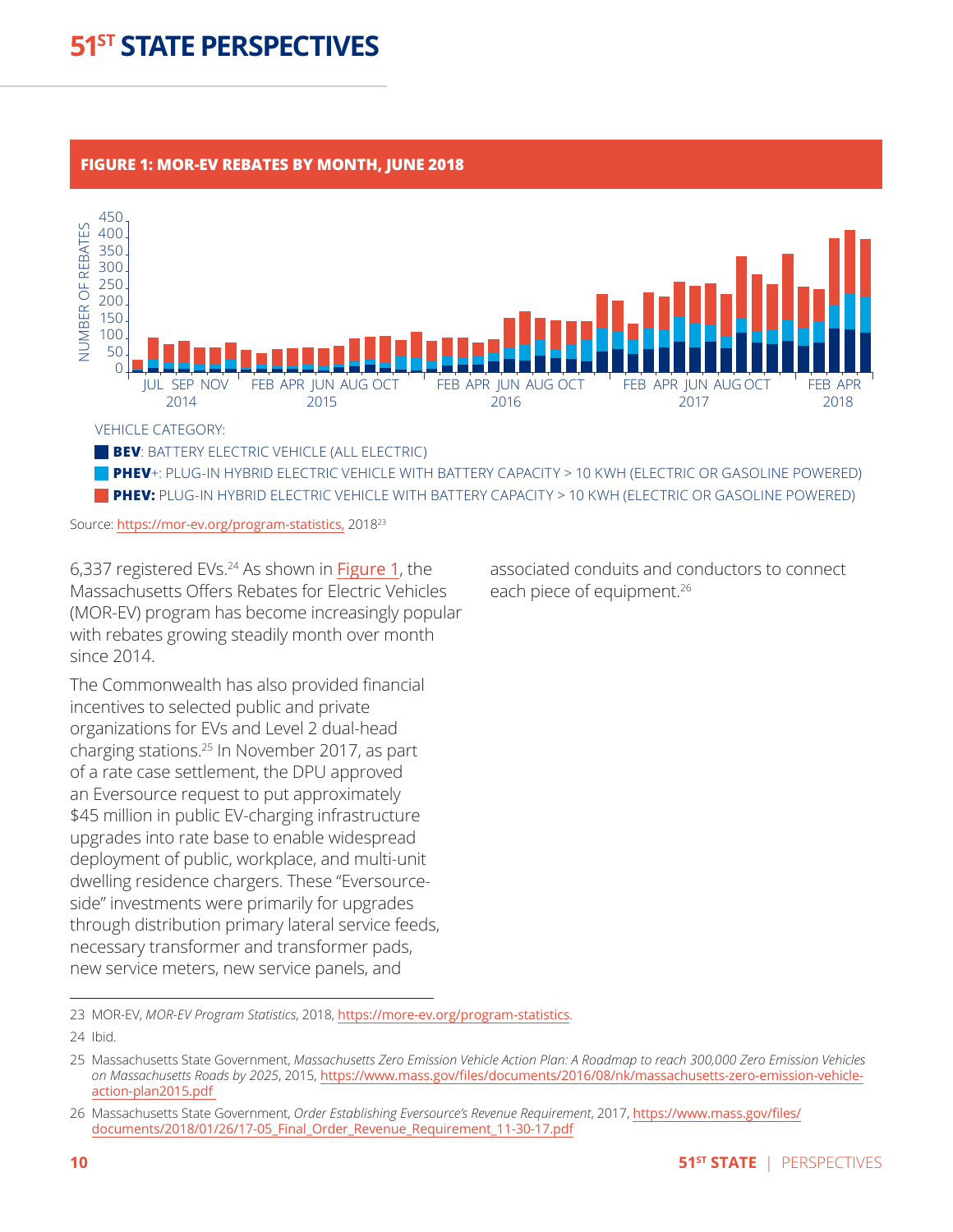

# <span id="page-10-0"></span>**Current State of the Massachusetts Electricity Market**

The Electric Industry Restructuring Act of 1997 (Restructuring Act) set the stage for Massachusetts' electric industry transformation by requiring investor-owned utilities to sell their generation and become wires-only transmission and distribution utilities. The Restructuring Act also set the Commonwealth's initial RPS. Section 11F directed the DOER to establish an RPS for all retail electricity suppliers selling electricity to end-use customers in the Commonwealth. This was initially set at 1%, increasing by 0.5% per year until it reached 4%.

In addition to restructuring in 1997, Massachusetts has passed a number of initiatives supporting various clean energy goals, including renewables and energy efficiency.

In 2008, then Governor Deval Patrick's administration expanded the Commonwealth's clean energy goals with the Green Communities Act (GCA). The GCA represented an important shift in the Commonwealth's energy policy, concentrating on several economic, environmental, and public policy objectives intended to encourage the adoption of energy efficiency and renewable energy resources. Specifically, the GCA:

- $\blacksquare$  Required electric and gas utilities to develop three-year plans to acquire all cost-effective energy efficiency through a ratepayer-funded fully reconciling surcharge
- $\blacksquare$  Authorized expanded NEM programs and higher caps
- $\blacksquare$  Required electric utilities to enter into long-term contracts for renewable power source
- Expanded the Commonwealth's RPS requirements to increase by 1% annually $27$ (after reaching 4% in 2009) and provided for annual remuneration payments for clean energy incentives
- $\blacksquare$  Allowed electric utilities to construct and own/operate solar PV systems
- Authorized utility Smart Grid pilot programs

The GCA was amended in 2012 and 2016.<sup>28</sup> These amendments: (1) expanded the requirements for long-term contracts for renewable power, including requirements for wind power and hydroelectric solicitations; (2) increased the RPS requirements for retail electricity suppliers to 15% by 2020; and (3) required the DOER to set energy storage targets. Under the current policy, the RPS will reach 25% by 2030.<sup>29</sup>

In the decade since the initial passage of the GCA, Massachusetts built a first in the nation energy efficiency program and developed a robust clean energy industry that has resulted in more than 105,000 clean energy jobs and \$11.8 billion in Massachusetts' Gross State Product according to the MassCEC.<sup>30</sup> [Figure 2](#page-11-1) shows that Massachusetts ranked number one in the ACEEE 2017 State Energy Efficiency Scorecard.

<sup>27</sup> NECEC Institute and Mass Energy Consumers Alliance, *An Analysis of the Massachusetts Renewable Portfolio Standard*, 2017, [https://www.](https://www.necec.org/files/necec/PDFS/An%20Analysis%20of%20the%20Massachusetts%20Renewable%20Portfolio%20Standard.pdf) [necec.org/files/necec/PDFS/An%20Analysis%20of%20the%20Massachusetts%20Renewable%20Portfolio%20Standard.pdf](https://www.necec.org/files/necec/PDFS/An%20Analysis%20of%20the%20Massachusetts%20Renewable%20Portfolio%20Standard.pdf)

<sup>28</sup> 2012 Act relative to competitively priced electricity in the Commonwealth and 2016 Act to Promote Energy Diversity.

<sup>29</sup> NECEC Institute and Mass Energy Consumers Alliance, *An Analysis of the Massachusetts Renewable Portfolio Standard*, 2017, [https://www.](https://www.necec.org/files/necec/PDFS/An%20Analysis%20of%20the%20Massachusetts%20Renewable%20Portfolio%20Standard.pdf) [necec.org/files/necec/PDFS/An%20Analysis%20of%20the%20Massachusetts%20Renewable%20Portfolio%20Standard.pdf](https://www.necec.org/files/necec/PDFS/An%20Analysis%20of%20the%20Massachusetts%20Renewable%20Portfolio%20Standard.pdf)

<sup>30</sup> Massachusetts Clean Energy Center, *2016 Massachusetts Clean Energy Industry Report*, 2016, [http://www.masscec.com/2016](http://www.masscec.com/2016-massachusetts-clean-energy-industry-report-0) [massachusetts-clean-energy-industry-report-0](http://www.masscec.com/2016-massachusetts-clean-energy-industry-report-0)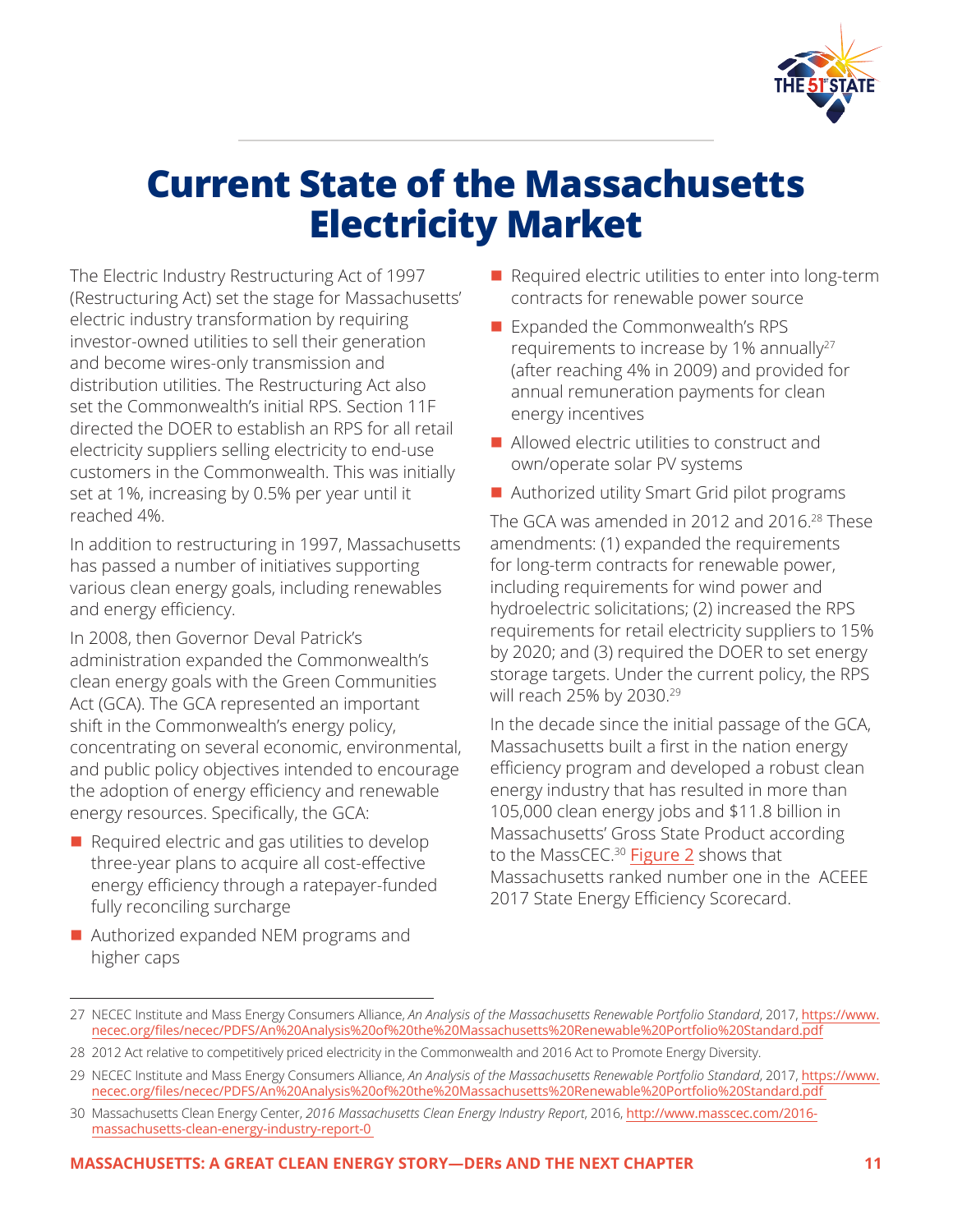#### <span id="page-11-1"></span>**FIGURE 2: ACEEE 2017 STATE ENERGY EFFICIENCY SCORECARD**



Source: ACEEE, 2017 State Scorecard<sup>31</sup>

To put the energy efficiency achievements in Massachusetts in perspective, New York's recent announcement to accelerate energy efficiency

targets means that New York will achieve goals by 2025 that Massachusetts achieved in 2016.<sup>32</sup>

#### **RETAIL MARKET DESIGN**

This section describes the current retail market, including customer choice and the evolving framework for DERs. As previously discussed, retail deregulation was instituted in 1997.

#### **RETAIL CUSTOMERS AND SALES**

Eighty-eight percent of the Massachusetts retail electric customers are served by two utilities— National Grid USA (National Grid) and Eversource Energy (Eversource). The remaining customers are served by Unitil Corporation (Unitil), municipal utilities, and retail power marketers.

All three utilities (noted in [Figure 3](#page-11-2)-Eversource, National Grid, and Unitil) are investor-owned utilities. Eversource is the largest electric utility in Massachusetts and has two regulated

<span id="page-11-2"></span><span id="page-11-0"></span>

<sup>31</sup> ACEEE, *The 2017 State Energy Efficiency Scorecard*, 2017, <http://aceee.org/research-report/u1710>

<sup>32</sup> Utility Dive, *New York accelerates 2025 energy efficiency targets by 40%*, 2018 [https://www.utilitydive.com/news/new-york-raises](https://www.utilitydive.com/news/new-york-raises-efficiency-targets-will-spend-36m-for-job-training/521863/)[efficiency-targets-will-spend-36m-for-job-training/521863/](https://www.utilitydive.com/news/new-york-raises-efficiency-targets-will-spend-36m-for-job-training/521863/)

<sup>33</sup> EIA, Sales\_Ult\_Cust\_2016 (file name), 2016, <https://www.eia.gov/electricity/data/eia861/>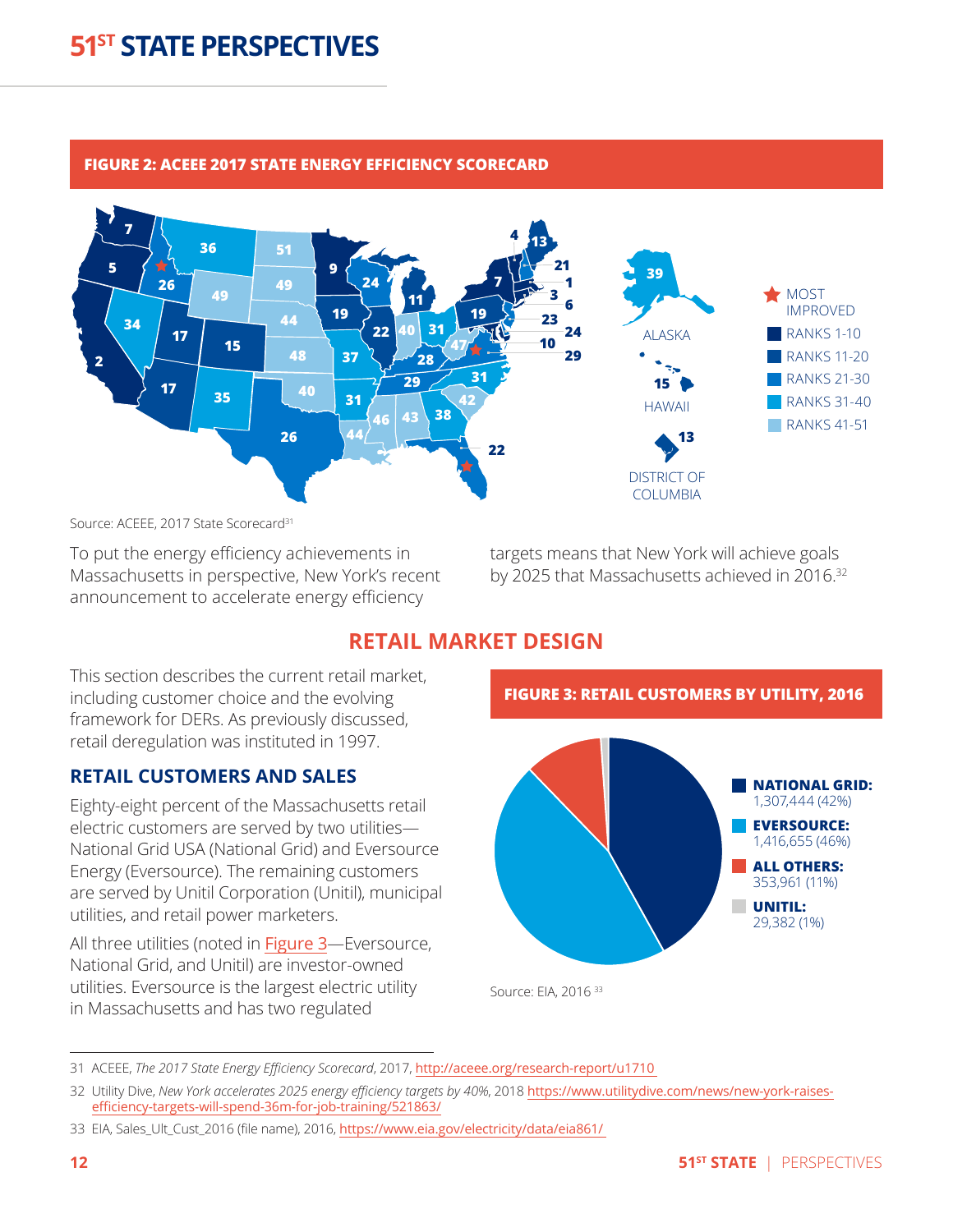

utility-operating companies, NSTAR Electric and Western Massachusetts Electric Company (WMECO). National Grid also has two regulated utilities companies, Massachusetts Electric Company and Nantucket Electric Company. Unitil has one regulated company, Fitchburg Gas and Electric Light Company.

Overall retail electricity sales have declined slightly since 2011, decreasing by 3.77% through 2016. This decline is due in part to energy efficiency investments over the same timeframe. During this period residential sales declined by 3.8%, while C&I sales together declined by 3.74%.34, 35 Retail electricity prices in Massachusetts are some of the highest in the country with Massachusetts having the second highest rates after Hawaii. The 10 states

#### <span id="page-12-0"></span>**TABLE 3: RANKINGS OF STATES WITH HIGHEST AVERAGE RETAIL ELECTRICITY PRICES IN RESIDENTIAL SECTOR, FEBRUARY 2018 (CENTS/KWH)**

|              | RANK STATE                 |       | CENTS/KWH |
|--------------|----------------------------|-------|-----------|
| 1            | HAWAII                     | 31.52 |           |
| $\mathbf{2}$ | <b>MASSACHUSETTS 22.23</b> |       |           |
| 3            | RHODE ISLAND               | 21.66 |           |
| 4            | CONNECTICUT                | 21.59 |           |
|              | 5 ALASKA                   | 21.11 |           |
| 6            | NEW HAMPSHIRE 19.84        |       |           |
| 7            | CALIFORNIA                 | 19.15 |           |
| 8            | <b>NEW YORK</b>            | 18.19 |           |
| 9            | VERMONT                    | 18.03 |           |
| 10           | <b>MAINE</b>               | 16.22 |           |

with the highest retail electricity rates in the residential sector are provided in [Table 3](#page-12-0).

#### **CUSTOMER CHOICE**

Retail electric customers in Massachusetts have been able to choose whether they purchase electricity from their regulated distribution company or from a competitive supplier since March 1998. Customers are able to choose from a range of independent power producers (IPPs) offering different rates, energy sources, and contract terms. Massachusetts has an "opt-in" retail structure, whereby customers who do not shop for competitive rates pay a default rate referred to as "the basic service rate."

Switching rates across customer classes have increased over time, including during the period from 2016–2018, as shown in [Figure 4](#page-13-0). Residential customer migration rates to competitive supply have increased significantly from 23.2% in 2016 to 46% in 2018. Small commercial and industrial (C&I) customers currently have slightly higher switch rates of 53.5%. Large C&I customers exhibit the highest switching rates.

In a potentially important development, the Massachusetts Attorney General recently issued a report that questions the fairness of rates with retail choice in the retail electricity market for residential customers.<sup>37</sup> The DPU has yet to comment on the findings from this report.

Source: EIA, 201836

- 34 EIA, Full Data Tables 1-14 (file name), 2016, <https://www.eia.gov/electricity/state/massachusetts/>
- 35 EIA, State Electricity Profiles 2011, 2014, <https://www.eia.gov/electricity/state/archive/sep2011.pdf>
- 36 EIA, State Rankings: *Average Retail Price of Electricity to Residential Sector*, 2018, [https://www.eia.gov/state/rankings/?sid=MA#/series/3](https://www.eia.gov/state/rankings/?sid=MA#/series/31)1.

<sup>37 &</sup>quot;Citing aggressive sales tactics, false promises of cheaper electric bills and the targeting of low-income, elderly, and minority residents, Attorney General Maura Healey issued a report [on 3/29/18] calling for an end to the competitive electricity supply market for individual residential customers in Massachusetts." <https://www.mass.gov/doc/comp-supply-report-final>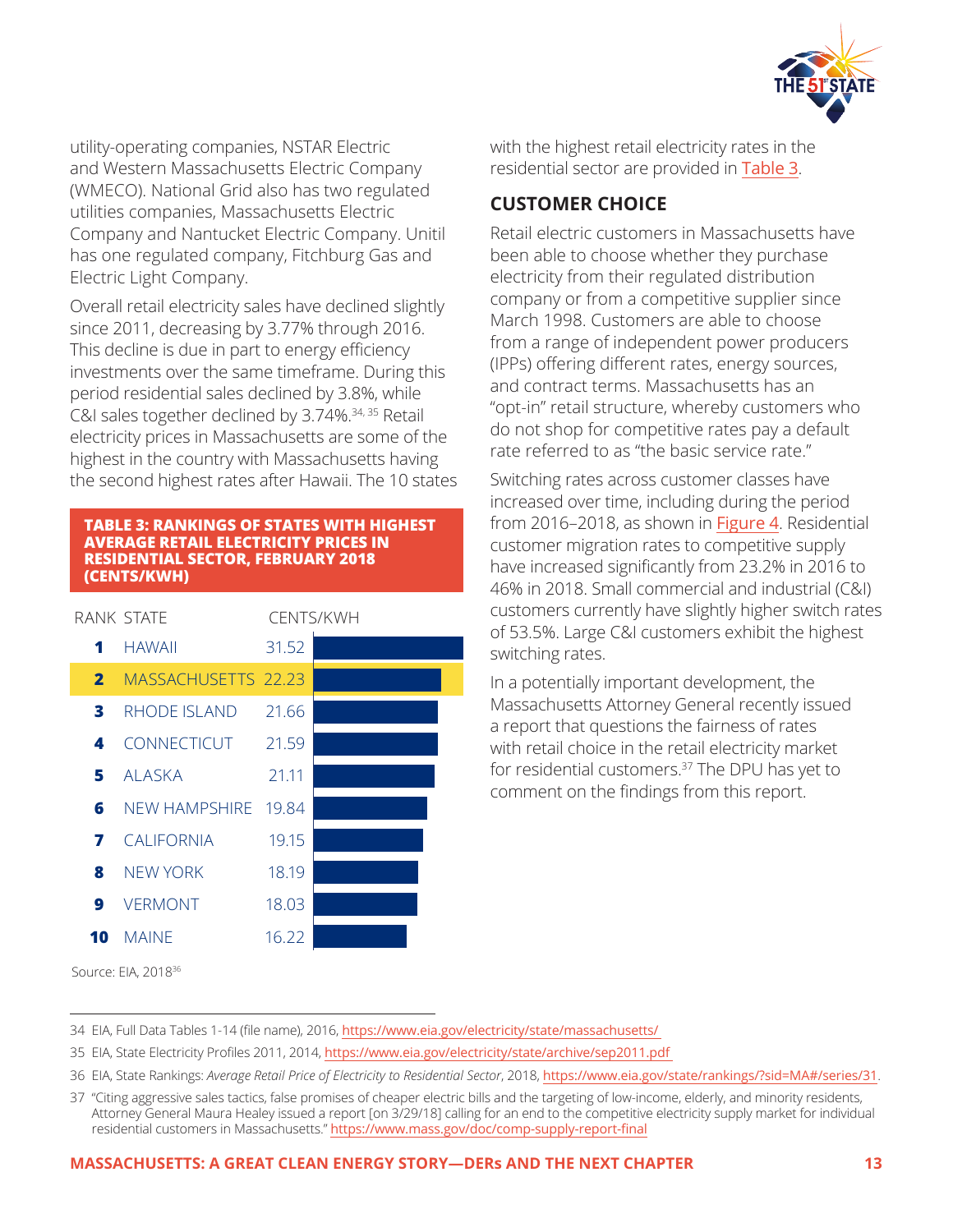

#### <span id="page-13-0"></span>**FIGURE 4: PERCENTAGE OF CUSTOMERS RECEIVING COMPETITIVE ELECTRIC SUPPLY, BY CUSTOMER CLASS**

Source: Massachusetts DPU, 201838

#### **NET ENERGY METERING**

The Massachusetts DPU authorized NEM beginning in 1982. Nearly all sectors of the economy are eligible for NEM<sup>39</sup> and investor-owned utilities must offer it. Municipalities are not obligated but may do so voluntarily.

A NEM customer may use any type of generating technology, regardless of whether it is a renewable technology, as long as it is smaller than or equal to 60 kilowatts (kW).<sup>40</sup> If the customer uses wind, solar, or anaerobic digestion technology, then it must be 2 MW or less for a private facility or 10 MW or less for a public facility.<sup>41</sup>

Under current NEM rules, customers receive the "average monthly market price of generation" for the net excess generation (NEG). Credits roll over monthly and may be transferred to another customer of the same utility as long as they are within the same service territory and ISO-NE load zone.<sup>42</sup>

As with all net metering programs, Massachusetts has struggled with the issue of setting limits (caps) on the amount of generation sold back to the utility and how to fairly allocate transmission and distribution costs to all customers. Since 2008, NEM has consistently grown and periodically exceeded the caps established by prior legislation. Under the

<sup>38</sup> Massachusetts State Government, 2016, 2017, and 2018 Monthly Electric Customer Migration Data, 2018, [https://www.mass.gov/](https://www.mass.gov/service-details/electric-customer-migration-data) [service-details/electric-customer-migration-data](https://www.mass.gov/service-details/electric-customer-migration-data)

<sup>39</sup> Includes commercial, industrial, residential, nonprofit, school, local government, state government, federal government, agriculture and institutional customers, and investor-owned utilities (i.e., Eversource, National Grid, and Unitil)

<sup>40</sup> Massachusetts Department of Public Utilities (MA DPU), *Net Metering* (MGL c. 164, § 138; 220 CMR 18.00), 2017, [https://www.mass.gov/](https://www.mass.gov/regulations/220-CMR-18-net-metering) [regulations/220-CMR-18-net-metering](https://www.mass.gov/regulations/220-CMR-18-net-metering)

<sup>41</sup> Massachusetts State Government, Section 138 (MGL c. 164, § 138), 2016 (last update), [https://malegislature.gov/Laws/GeneralLaws/](https://malegislature.gov/Laws/GeneralLaws/PartI/TitleXXII/Chapter164/Section138) [PartI/TitleXXII/Chapter164/Section138](https://malegislature.gov/Laws/GeneralLaws/PartI/TitleXXII/Chapter164/Section138)

<sup>42</sup> ScottMadden, *Massachusetts: Net Metering and Grid Modernization Plan*, 2017, [https://www.scottmadden.com/wp-content/](https://www.scottmadden.com/wp-content/uploads/2018/06/ScottMadden_EIU_V18_I1_2018.pdf) [uploads/2018/06/ScottMadden\\_EIU\\_V18\\_I1\\_2018.pdf](https://www.scottmadden.com/wp-content/uploads/2018/06/ScottMadden_EIU_V18_I1_2018.pdf)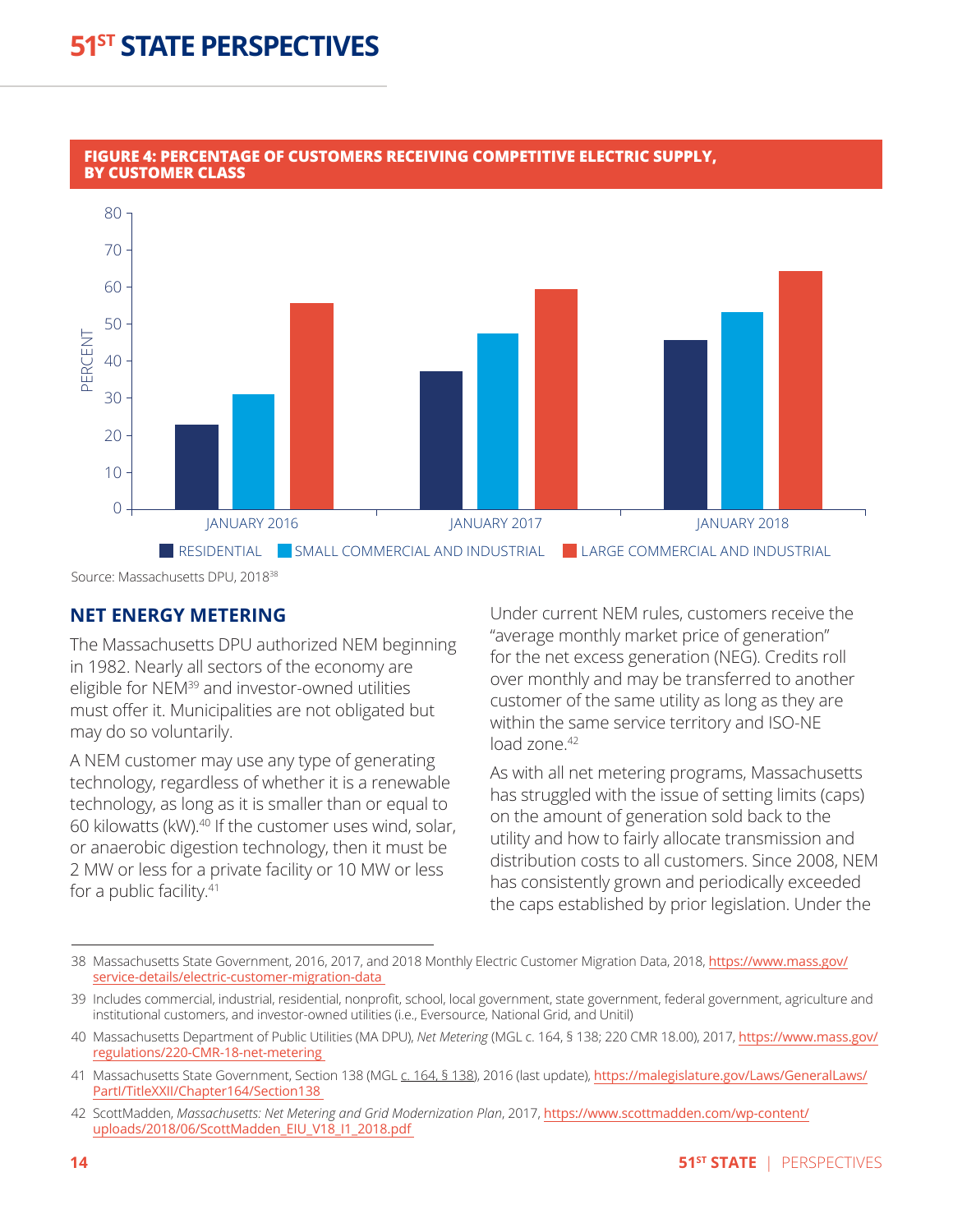

<span id="page-14-0"></span>

| TABLE 4: GENERAL PROGRAM NET METERING CAPS (THROUGH MAY 1, 2018) |                            |                           |  |  |
|------------------------------------------------------------------|----------------------------|---------------------------|--|--|
| <b>DISTRIBUTION COMPANY</b>                                      | <b>PRIVATE CAP</b><br>(7%) | <b>PUBLIC CAP</b><br>(8%) |  |  |
| <b>NATIONAL GRID - MASSACHUSETTS ELECTRIC COMPANY</b>            | 359.17 MW                  | 410.48 MW                 |  |  |
| <b>NATIONAL GRID - NANTUCKET ELECTRIC COMPANY</b>                | 3.50 MW                    | 4.00 MW                   |  |  |
| <b>EVERSOURCE ENERGY - NSTAR ELECTRIC COMPANY</b>                | 348.46 MW                  | 398.24 MW                 |  |  |
| <b>EVERSOURCE ENERGY - WESTERN MASS. ELECTRIC CO.</b>            | 59.78 MW                   | 68.32 MW                  |  |  |
| UNITIL - FITCHBURG GAS AND ELECTRIC LIGHT COMPANY                | 7.14 MW                    | 8.16 MW                   |  |  |

Note: Public facilities are facilities owned by municipalities and other government entities. Source: Massachusetts System of Assurance of Net Metering Eligibility<sup>43</sup>

most recent legislation in April 2016 (H.B. 4173), net metering caps were raised from 3% to 7% for private facilities and 8% for facilities owned by municipalities and other government entities, as shown in Table 4.<sup>44</sup> Caps have already been reached by one National Grid utility, one Eversource utility, and Unitil (effective May 1, 2018).45

Under the general NEM program in Massachusetts, new customers who wish to participate in the net metering program cannot do so once the public utility fills its cap. However, this restriction does not apply to facilities with a nameplate rating<sup>46</sup> of less than 10 kW on a single-phase circuit or 25 kW on a three-phase circuit.<sup>47</sup> Public and private net metering facilities have different size limits and may generate different credit values.<sup>48</sup>

As a compromise for increasing the cap on the volume of net metering, H.B. 4173 lowers net metering rates to 60% of the retail rate for certain commercial installations and allows public utilities to implement a "monthly minimum reliability" charge for NEM solar customers to cover the cost of transmission and distribution maintenance. While this charge provides some relief to the public utilities, advocates and lawmakers agree that Massachusetts' net metering program does not yet provide a comprehensive solution to long-term sustainable behind-the-meter solar power generation.

- 44 The cap is equal to a percentage of each electric company's highest historical peak load, which is the most electricity consumed by the electric company's customers at any one time.
- 45 ScottMadden, *Massachusetts: Net Metering and Grid Modernization Plan*, 2017, [https://www.scottmadden.com/wp-content/](https://www.scottmadden.com/wp-content/uploads/2018/06/ScottMadden_EIU_V18_I1_2018.pdf) [uploads/2018/06/ScottMadden\\_EIU\\_V18\\_I1\\_2018.pdf](https://www.scottmadden.com/wp-content/uploads/2018/06/ScottMadden_EIU_V18_I1_2018.pdf)
- 46 Nameplate is the maximum rated output of a generator or other electric power production equipment under specific conditions designated by the manufacturer. Installed generator nameplate capacity is commonly expressed in megawatts (MW).
- 47 Massachusetts DPU, *Net Metering* (220 CMR 18.02, 18.07(5)), 2017, [https://www.mass.gov/files/220\\_cmr\\_18.00\\_final\\_12-1-17\\_0.pdf](https://www.mass.gov/files/220_cmr_18.00_final_12-1-17_0.pdf)
- 48 Massachusetts State Government, *Net Metering Guide*, 2016, [www.mass.gov/guides/net-metering-guide](http://www.mass.gov/guides/net-metering-guide)

<sup>43</sup> MassAcA, *Massachusetts System of Assurance of Net Metering Eligibility*, 2018, <https://app.massaca.org/allocationreport/report.aspx>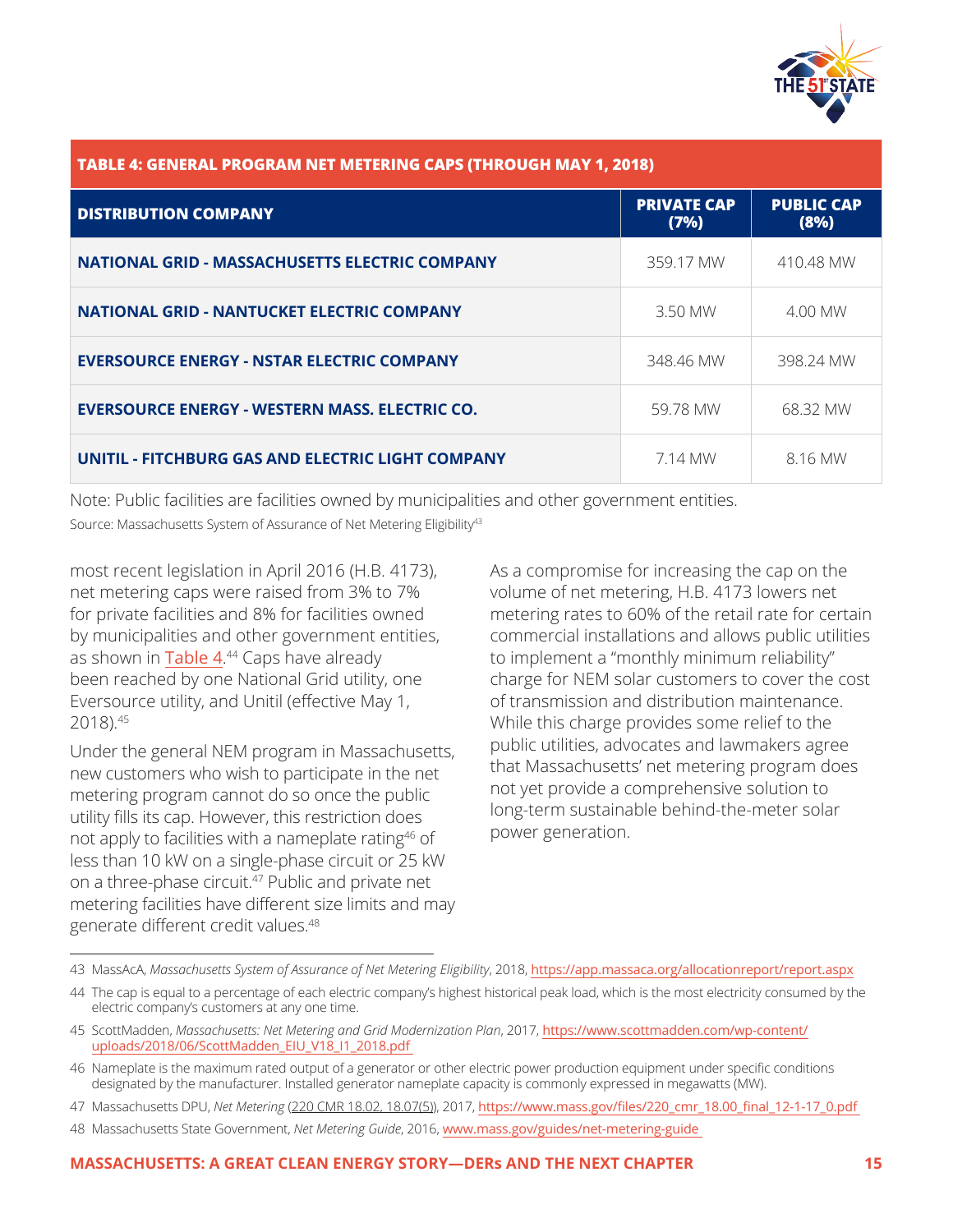#### **RETAIL MARKET DESIGN SUMMARY**

The Commonwealth of Massachusetts has a long history of leadership and innovation in clean energy. Industry restructuring was completed in 1997, at the very front end of the first wave of major regulatory reform in the United States, and the Commonwealth was an early leader in energy efficiency, establishing the frameworks

and incentives for utilities to participate in achieving industry-leading savings. By establishing favorable NEM provisions for DERs and setting aggressive RPS targets, Massachusetts has also consistently encouraged deployment of both large- and small-scale renewables.

#### **WHOLESALE MARKET DESIGN**

Wholesale market design is also a key factor in either encouraging or discouraging the adoption of DERs. Sources of wholesale power, generation planning and dispatch, and transmission planning and operations all impact retail market design. The opposite is true as well as retail market programs impact wholesale market design and operations.

#### **GENERATION SUPPLY MIX**

Natural gas, oil, and hydro generation fuel the Commonwealth of Massachusetts and accounted for 74% of total nameplate capacity in 2016 as shown in <mark>[Figure 5](#page-15-1)</mark>.<sup>49</sup>



#### <span id="page-15-1"></span>**FIGURE 5: MASSACHUSETTS GENERATION SUPPLY MIX**

#### <span id="page-15-0"></span>**WHOLESALE MARKET**

ISO-NE serves as the balancing authority for the region with eight separate "load zones"—one each for the states of Connecticut, Maine, New Hampshire, Rhode Island, and Vermont and three for the Commonwealth of Massachusetts. As Massachusetts is part of ISO-NE, the ability of DERs in the Commonwealth to access the wholesale market is determined by ISO-NE's market rules.

The wholesale electricity market in ISO-NE is comprised of distinct markets for different types of electricity products:<sup>50</sup>

#### **NEW ENGLAND CLEAN ENERGY CONNECT**

In response to the Massachusetts RFP, the \$1.6B Eversource and Hydro Quebec project was selected to deliver hydropower from Canada to customers in southern New England through a 192-mile transmission line in New Hampshire. However, New Hampshire denied siting, and Massachusetts is instead moving forward with Central Maine Power's \$950 million "New England Clean Energy Connect 100% Hydro" project.

49 EIA, *State Electricity Profile*s, 2018, <https://www.eia.gov/electricity/state/massachusetts/>

<sup>50</sup> ISO-NE, *Energy Storage Market Participatio*n, 2017, [https://www.iso-ne.com/static-assets/documents/2017/04/20170411-webinar](https://www.iso-ne.com/static-assets/documents/2017/04/20170411-webinar-energy-storage.pdf)[energy-storage.pdf](https://www.iso-ne.com/static-assets/documents/2017/04/20170411-webinar-energy-storage.pdf)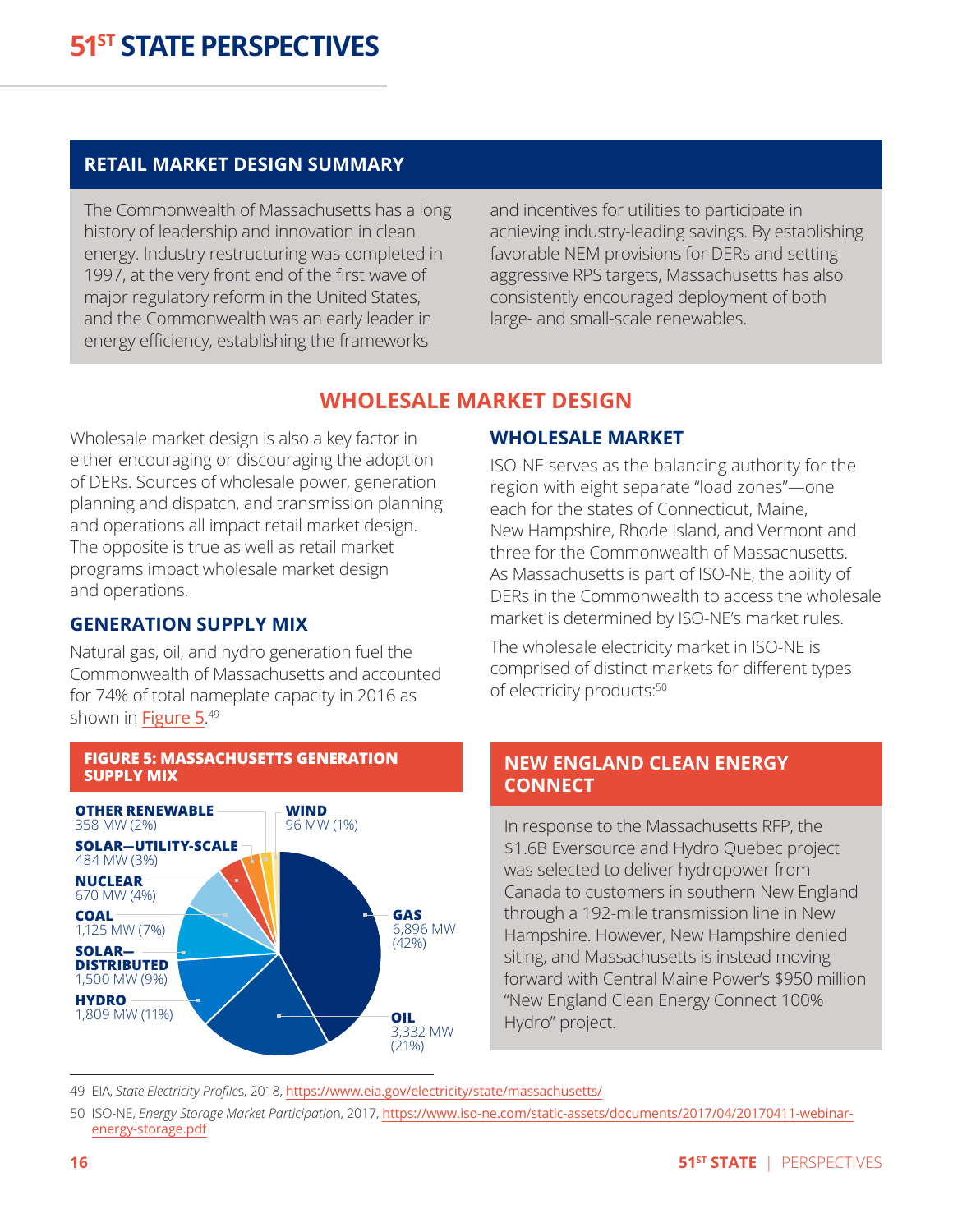

- **Energy Market:** System for purchasing and selling electricity using supply and demand to set the price, including day-ahead forward and real-time spot markets for electricity.
- **Forward Capacity Market:** Three-year forward market where resources receive compensation for investing in and delivering capacity in the capacity commitment period.
- **n Ancillary Services Market:** Services that ensure the reliability of production and transmission of electricity.

As the resources that participate in ISO-NE market continue to evolve, ISO-NE modifies its market rules and system infrastructure to enable those with unique attributes to supply needed electricity products. ISO-NE stakeholders are actively engaged in shaping and amending market rules, technical performance requirements, and application processes for nontraditional resources, such as DERs.

#### **DERs IN THE WHOLESALE MARKET**

Several types of DERs are participating in ISO-NE:

- **n** Aggregated Demand Resources: This includes active demand resources, such as demand response produced by behind-the-meter load management, dispatchable distributed generation, and energy storage technologies. They are fully integrated into the wholesale market and are able to supply capacity, energy, reserve, and regulation services. Passive demand resources, such as energy efficiency measures and non-dispatchable distributed generation, are primarily designed to save electricity across many hours, but they cannot change the amount saved in response to a dispatch instruction.<sup>51</sup>
- **n** Solar Resources: While there are some largescale solar operations, the great majority of solar generation in Massachusetts is in the form of small-scale generators, such as rooftop residential and commercial systems that are

not connected to the regional high-voltage transmission system.

**Energy Storage:** Most bulk energy storage in Massachusetts is in the form of pumped storage hydropower, which totals about 1,540 MW. However, ISO-NE reports that "battery storage projects totaling more than 400 MW of capacity have requested interconnection to the regional power system, in addition to the 20 MW of current battery storage on the system."52 Currently, storage participation rules allow battery storage to participate in all of ISO-NE's markets, but rules do not recognize unique physical and operational capabilities of batteries.

All in front-of-the-meter DERs in Massachusetts are treated as generation resources when they meet volume and reliability criteria, and behindthe-meter DERs can participate as generation resources or as demand resources that are able to reduce load. While the primary purpose of demand resources is to reduce electricity demand, ISO-NE market rules allow demand resources composed of distributed generation or energy storage with appropriate interconnection to be compensated for energy injected into the electric system. ISO-NE also encourages non-traditional generation resources to access and participate in the New England wholesale market. While there is a 100 kW minimum size requirement for participating in the capacity market, there is no size requirement for in frontof-the meter generation resources to participate in the energy market. Demand resources must have at least 100 kW of capacity to participate in any of the wholesale markets, but they are allowed to aggregate to meet that size threshold.

ISO-NE is working to ensure the appropriate integration of these resources as they impact the real-time dispatch process and long-term management of system capacity. A number of DERrelated issues are being addressed including:<sup>53</sup>

<sup>51</sup> ISO-NE, *About Demand Resources*, 2018, <https://www.iso-ne.com/markets-operations/markets/demand-resources/about>

<sup>52</sup> ISO-NE, *State of the Grid: 2018*, 2018 [https://www.iso-ne.com/static-assets/documents/2018/02/02272018\\_pr\\_presentation\\_state-of](https://www.iso-ne.com/static-assets/documents/2018/02/02272018_pr_presentation_state-of-the-grid_2018.pdf)[the-grid\\_2018.pdf](https://www.iso-ne.com/static-assets/documents/2018/02/02272018_pr_presentation_state-of-the-grid_2018.pdf)

<sup>53</sup> Ibid.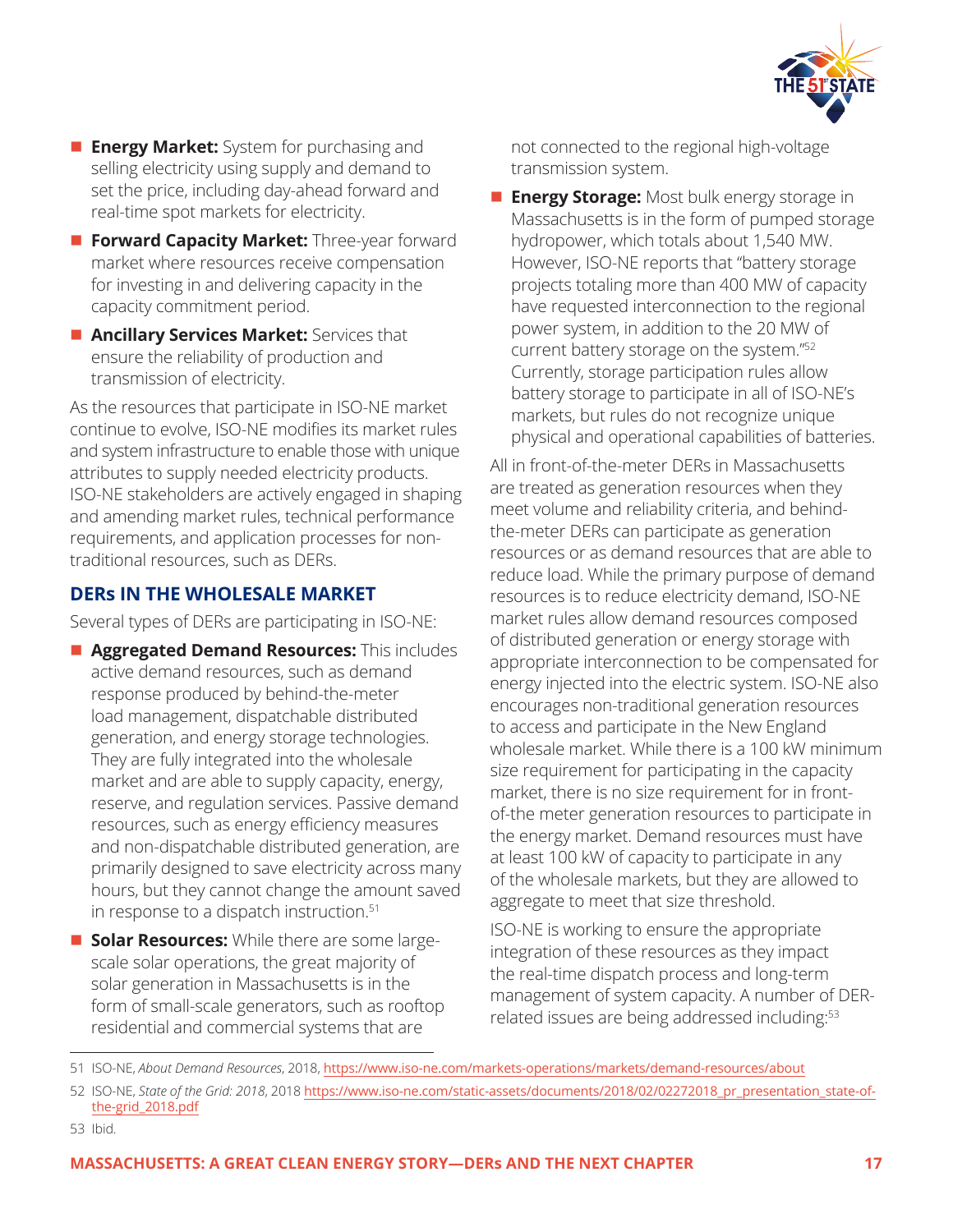- **n** Price-Responsive Demand: On June 1, 2018, ISO-NE launched a new price-responsive demand (PRD) structure that completes the full integration of demand response resources into the regional wholesale electricity markets. Building on the long-standing ability of demand resources to participate in the capacity market, PRD makes ISO-NE the first U.S. grid operator to incorporate demand response resources into the energy dispatch and reserve designation process along with generating resources.54
- **n Intermittent Availability: Distributed solar** power generation is subject to weather conditions that can lead to rapid and sizeable swings in power output, and a greater introduction of solar power resources may increase the need for fast-starting, flexible generation resources that can take up the slack when wind and solar resources rapidly decline. This challenge is currently being addressed in part through additional reliance on gas-fired generation [see sidebar below], but recent analysis from ISO-NE points to the very real potential for Massachusetts to experience the "duck curve" effect,<sup>55</sup> similar to what is already being observed in California. ISO-NE has 2,400 MWs of solar capacity, much of which is distributed and the majority of which is in Massachusetts. As solar and wind resources approach 30% of total generation in Massachusetts, investments will need to be made to ensure that demand response and peaking generation match the load profile in real time.
- **Lack of Visibility:** Rooftop and other sources of small-scale solar generation are often installed behind-the-meter. ISO-NE currently forecasts the amount of PV generation that is expected to be installed in New England over the next 10 years, and ISO-NE estimates five-

minute PV production profiles by location. The PV production profiles are currently used to estimate the load reduction impacts of behindthe-meter PV generation on the load forecast.

- **E Stable Interconnection Methods: ISO-NE** has added "ride-through" performance requirements for transmission-connected resources, which requires those resources be configured to temper low-voltage conditions that can be triggered when a transmission line or generator trips offline. Massachusetts now requires ride-through performance on distribution-connected resources, and the other states in the region are developing similar requirements.56
- A Risk to Stable Market Prices:

Massachusetts' efforts to foster clean energy resources have long-term implications for

#### **NATURAL GAS PIPELINE INFRASTRUCTURE ISSUES**

The confluence of the aging coal, oil, and nuclear fleet in New England, increasing natural gas generation capacity, and lower natural gas prices from increased shale production in the Marcellus and Utica basins have driven a higher proportion of natural gas-fired generation in the region—pushing gas pipline capacity in the region to its limits, particularly during winter months. This has had negative impacts on the usefulness of gas generation to assist in managing intermittency in some months, and it has led to a lingering dependence on switching and co-firing with oil during market constraints to maintain system reliability.

<sup>54</sup> ISO Newswire, *Price-responsive demand explained: Q&A with Henry Yoshimura, ISO Director of Demand Resource Strategy*, 2018, [http://](http://isonewswire.com/updates/2018/6/6/price-responsive-demand-explained-qa-with-henry-yoshimura-is.html) [isonewswire.com/updates/2018/6/6/price-responsive-demand-explained-qa-with-henry-yoshimura-is.html](http://isonewswire.com/updates/2018/6/6/price-responsive-demand-explained-qa-with-henry-yoshimura-is.html)

<sup>55</sup> Greentech Media, Massachusetts is Staring Down a Duck Curve of its Own. Storage Could Help, 2018 [https://www.greentechmedia.](https://www.greentechmedia.com/articles/read/massachusetts-is-staring-down-a-duck-curve-of-its-own-storage-could-help?utm_source=Daily&utm_medium=email&utm_campaign=GTMDaily#gs.NGYjYcM) [com/articles/read/massachusetts-is-staring-down-a-duck-curve-of-its-own-storage-could-help?utm\\_source=Daily&utm\\_](https://www.greentechmedia.com/articles/read/massachusetts-is-staring-down-a-duck-curve-of-its-own-storage-could-help?utm_source=Daily&utm_medium=email&utm_campaign=GTMDaily#gs.NGYjYcM) [medium=email&utm\\_campaign=GTMDaily#gs.NGYjYcM](https://www.greentechmedia.com/articles/read/massachusetts-is-staring-down-a-duck-curve-of-its-own-storage-could-help?utm_source=Daily&utm_medium=email&utm_campaign=GTMDaily#gs.NGYjYcM)

<sup>56</sup> ISO-NE, *Implementation of Revised IEEE 1547*, 2018, [https://www.iso-ne.com/static-assets/documents/2018/02/a2\\_implementation\\_](https://www.iso-ne.com/static-assets/documents/2018/02/a2_implementation_of_revised_ieee_standard_1547_presentation.pdf) [of\\_revised\\_ieee\\_standard\\_1547\\_presentation.pdf](https://www.iso-ne.com/static-assets/documents/2018/02/a2_implementation_of_revised_ieee_standard_1547_presentation.pdf)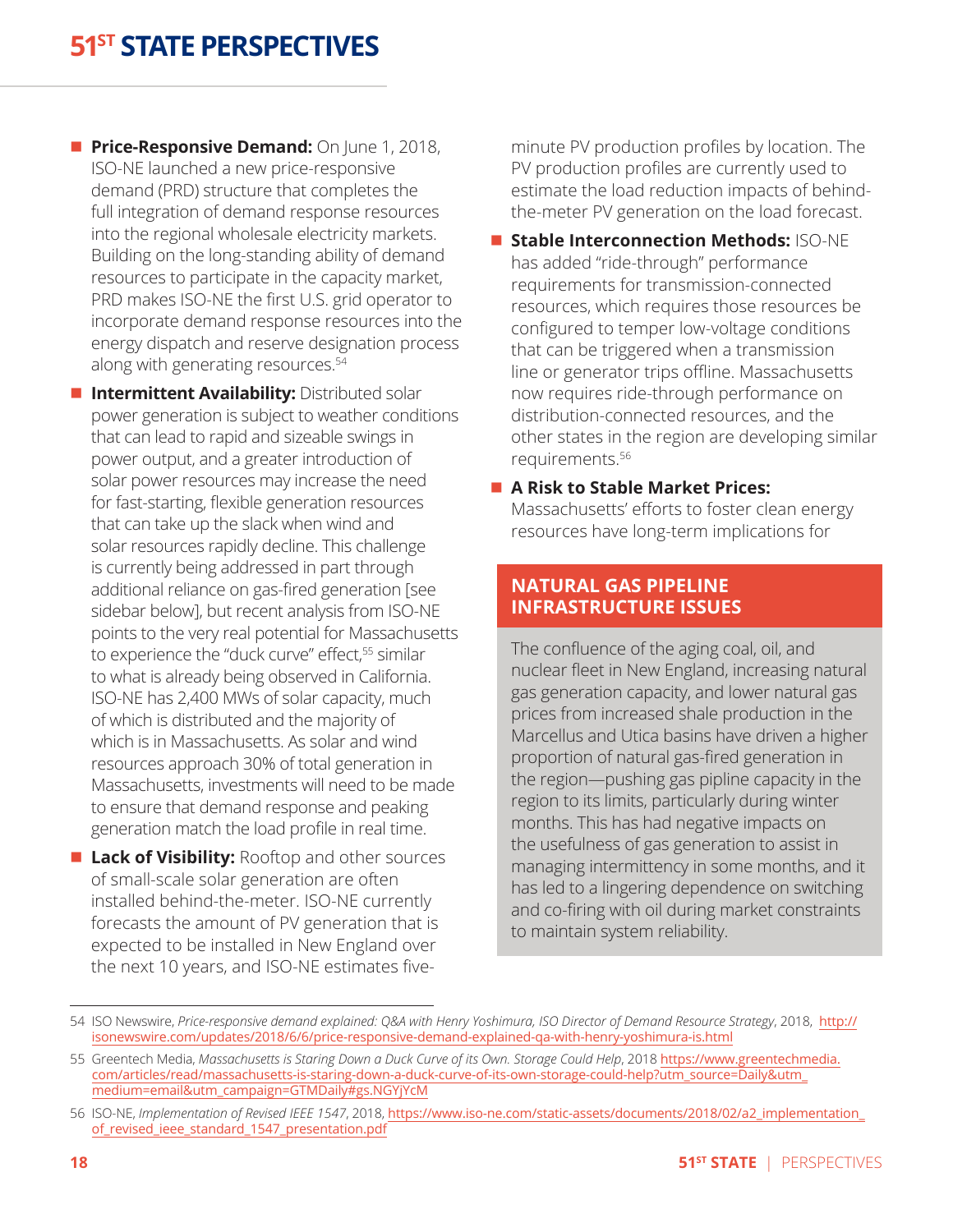

ISO-NE's wholesale electricity market. ISO-NE has proposed changes in the Forward Capacity Market (FCM) to help coordinate the entry of new clean energy resources. ISO-NE is also pursuing changes necessary to ensure appropriate compensation for resources making critical contributions to reliability, such

as "providing fast response, flexible operation, and voltage and frequency support." Finally, ISO-NE is working to measure the potential impact of new generation resources and the retirement of existing power generation resources on the region's ability to maintain a reliable supply of electricity during peak winter months.

#### **WHOLESALE MARKET DESIGN SUMMARY**

NE-ISO has taken important steps to plan for and integrate DERs into the wholesale market. Aggregated demand resources are fully integrated into the wholesale market, while non-dispatchable DERs can be compensated for energy injected into the system. FERC's 2018 order requiring

ISOs/RTOs to devise and implement rules that recognize unique characteristics of storage in the near term represents an important step for wholesale market participation. About 16% of New England's capacity consists of DERs (vs. 9% for Massachusetts as stated above).<sup>57</sup>

#### **UTILITY BUSINESS MODEL**

Investor-owned utilities in Massachusetts remain wires-only transmission and distribution utilities, but their regulatory and business model has undergone a series of changes, from performancebased ratemaking (PBR) and deregulation in the 1990s to decoupling<sup>58</sup> in the 2010s. Municipal utility systems and cooperatives in the Commonwealth were not required to restructure and they still serve as traditional vertically integrated utilities with both generation and transmission assets.

It is important to note that CCA<sup>59</sup> has gained popularity as a mechanism by which communities may choose alternative commodity suppliers. While this should have minimal impact on the wires-only utilities, they do provide yet another

<span id="page-18-0"></span>supply alternative in addition to the retail energy service providers serving the Commonwealth.

The Massachusetts DPU has two primary regulatory mechanisms through which it sets performance goals for the electric distribution companies: (1) annual service quality (SQ) reports and (2) energy efficiency proceedings.

The DPU established service quality standards to ensure that the quality of customer service did not deteriorate with the implementation of a new model of ratemaking or PBRs. Starting in 2016, the service quality standards shifted from preventing performance deterioration to requiring improved service quality. The electric distribution companies file their annual service quality reports every year on March 1.

<sup>57</sup> ISO-NE, *Participation of DER Aggregations in Markets Operated by RTOs/ISOs: Docket Number RM18-9-000* (filing before FERC), 2018, <https://www.ferc.gov/CalendarFiles/20180410100927-Yoshimura,%20ISO%20New%20England.pdf>

<sup>58</sup> Pursuant to DPU Docket 07-50-A in 2008, the Massachusetts DPU issued an order calling for revenue decoupling by electric and natural gas distribution companies. Previously, distribution companies' revenues were tied to sales, creating an incentive to sell more electricity to earn more revenue. Decoupling separates the distribution companies' revenues from changes in consumption. [https://database.](https://database.aceee.org/state/utility-business-mode) [aceee.org/state/utility-business-mode](https://database.aceee.org/state/utility-business-mode)l

<sup>59</sup> CCAs are not-for-profit corporations that aggregate a customer base—usually, but not always, in a specific city or region—and provide electricity on the retail level. Seven states, including Massachusetts, allow for the formation of CCAs. The aggregating organization can purchase electric power directly in wholesale markets, but it still retains the incumbent utility for distribution, metering, and billing. An overview of CCAs in the context of the 51st State can be found in this SEPA article: [https://sepapower.org/knowledge/community](https://sepapower.org/knowledge/community-choice-aggregation/.)[choice-aggregation/.](https://sepapower.org/knowledge/community-choice-aggregation/.)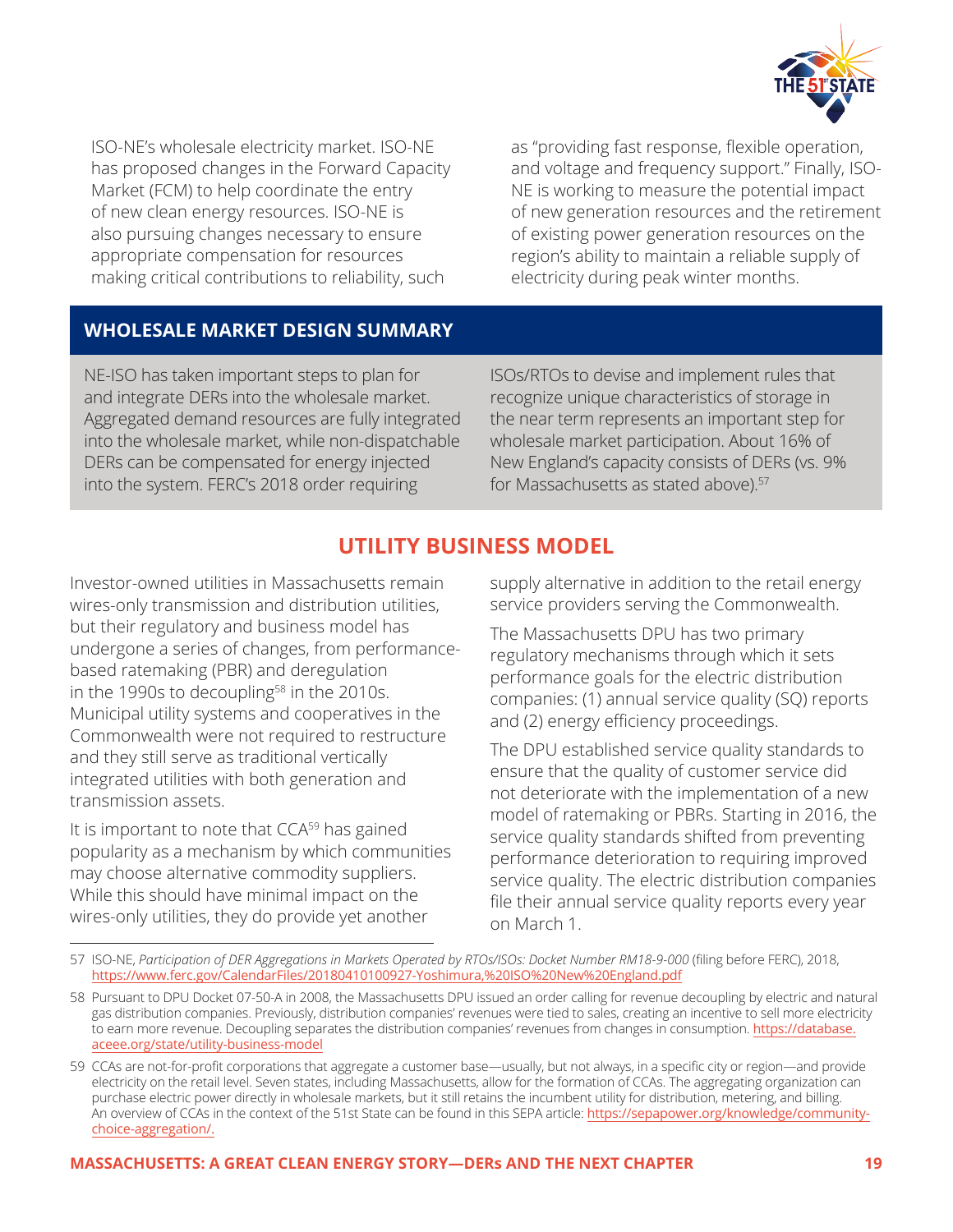An electric company's performance is measured in two categories: (1) customer service and satisfaction and (2) safety and reliability. Penalties are either company-specific or assessed according to the "Glide Path Method," where the penalty threshold shifts from a company-specific benchmark in threeyear intervals to reach a common statewide target in 10 years. See [Table](#page-31-0) 7 and Table 8 Performance Metrics in the appendix for more detail.

#### **PERFORMANCE INCENTIVE METRICS**

Massachusetts also instituted performance incentive regulations in 2015 to encourage the development of energy efficiency initiatives. Threeyear plans prepared by wires utilities for DPU approval include a proposed mechanism to provide an incentive to distribution companies based on

their success in meeting or exceeding certain performance goals.

The utilities collect performance incentive dollars when their evaluated performance meets the following levels:

- Design-level performance is defined as 100% of a utility's projected benefits and net benefits.
- $\blacksquare$  Exemplary performance is defined as 125% of design-level performance.
- $\blacksquare$  Threshold performance requires the achievement of 75% of design-level performance by component.

The cap for the total possible performance incentives earned across all components is 125% of design-level performance.

#### **UTILITY BUSINESS MODEL SUMMARY**

Massachusetts underwent retail deregulation in 1997, which left investor-owned utilities as wires-only businesses. Since restructuring, retail choice (including CCAs) has been in effect for electric customers, providing them with additional supply options. The DPU requires performance goals to ensure reliability, safety, and customer service performance goals are met, and it uses

performance incentive metrics to reward energy efficiency achievements. Decoupling has removed a potential disincentive for utility implementation of efficiency programs. Aside from retail deregulation, the utility business model has not changed significantly due to the introduction of  $DFR<sub>5</sub>$  60

### **RATES AND REGULATION**

Massachusetts uses a traditional cost of service ratemaking approach with historical test years. Additionally, the DPU has authorized the use of several cost recovery mechanisms, including energy efficiency, renewable energy, uncollectibles expense, incremental capital investment, and transmission expenses. In 2007, the DPU directed all utilities to implement full decoupling in order to facilitate energy efficiency programs.<sup>61</sup> To date,

<span id="page-19-0"></span>the Commonwealth has not moved away from traditional cost of service ratemaking, as it has incorporated non-traditional resources or DERs.

#### **RATE STRUCTURES**

Almost 50% of retail customers have opted for an alternative energy service provider; the remainder take basic service (i.e., default service) from their electric distribution utility.

<sup>60</sup> Massachusetts DPU, *Investigation by the Department of Public Utilities Upon its Own Motion into Time Varying Rates* ( D.P.U. 14-04), 2014, http://www.synapse-energy.com/sites/default/files/Comments-Time-Varying-Rates-14-025.pdf

<sup>61</sup> Massachusetts DPU, *Order Establishing Eversource's Rate Requirement*, (D.P.U. 17-05), 2017, [https://www.mass.gov/files/](https://www.mass.gov/files/documents/2018/01/26/17-05_Final_Order_Revenue_Requirement_11-30-17.pdf  ) [documents/2018/01/26/17-05\\_Final\\_Order\\_Revenue\\_Requirement\\_11-30-17.pdf](https://www.mass.gov/files/documents/2018/01/26/17-05_Final_Order_Revenue_Requirement_11-30-17.pdf  )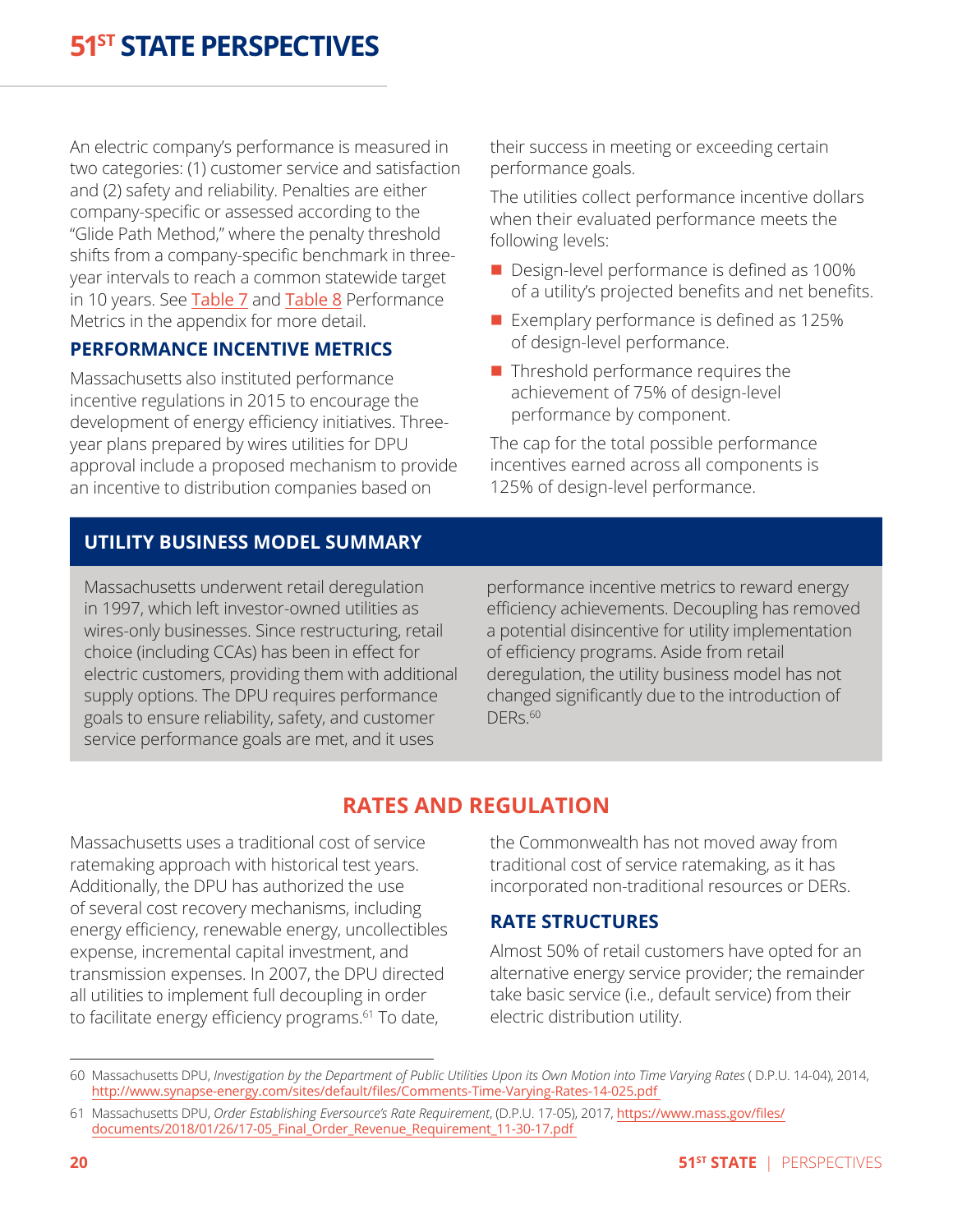

#### *Pricing Options to Electric Customers*

Residential or small C&I basic service customers have two pricing options—one fixed and one variable:

- **Fixed-price option:** price remains fixed for six months
- **n Variable-pricing option:** price changes monthly

The default option is the six-month fixed-price option, and customers must contact their utility to opt-in to the variable price option.

Medium or large C&I basic service customers also have two pricing options:

- $\blacksquare$  Variable-pricing option, where the price changes each month
- $\blacksquare$  Three-month fixed-price option, where the price remains constant for three months

The default option is variable-pricing, and customers must contact their utility to opt-in to the fixed-price option.

#### *Time-Varying Rates*

On January 23, 2014, the DPU opened an investigation into time-varying rates (TVRs). In that regulatory order, the DPU stated that TVRs will:

- $\blacksquare$  Allow customers, assisted by new technologies (e.g., advanced meters, in-home displays, programmable thermostats, load control devices), to respond to the actual varying cost of electricity
- $\blacksquare$  Reduce peak energy and capacity market costs
- $\blacksquare$  Reduce costs to individual customers
- $\blacksquare$  Increase system efficiencies and support the distribution system by reducing peak demand
- $\blacksquare$  Provide incentives for distributed resources, such as solar PV generation, electricity storage, EVs, and targeted energy efficiency and demand response<sup>62</sup>

The DPU proposed that basic service be changed from its current flat rate structure to a time-varying pricing structure. Customers may opt-out of TVRs and into a flat rate structure with a peak-time rebate (PTR) component.

Electric distribution companies were required to address TVRs in their Grid Modernization Plans (GMPs) submitted in 2015. Eversource and National Grid included TVRs in their proposed plans on an opt-in basis. Though both companies moved forward while awaiting final approval of their GMPs, serious questions remain about the feasibility of implementing TVRs with the existing AMI, which is limited. In May 2018, the DPU issued a final decision on the GMPs, resulting in the TVR requirement being placed on hold. This order is discussed in more detail in the following sections.

#### **THE EVERSOURCE RATE CASE— INDICATION OF THINGS TO COME?**

From the mid-1990s to the mid-2000s, the electric utilities operated under price cap PBR plans, but those were terminated when the utilities implemented decoupling. In January 2017, Eversource Energy proposed revenue cap PBR mechanisms in its general rate case for NSTAR Electric and Western Massachusetts Electric, and the rate case decision in late 2017 provides a view on the DPU's priorities.

The PBR mechanism works in conjunction with the decoupling mechanism, whereby the decoupling mechanisms target revenue is set by the PBR mechanism. The DPU approved the PBR mechanism with some modifications and directed the utility to propose performance metrics.<sup>63</sup> It includes:

 $\blacksquare$  An annual rate adjustment, pursuant to a revenue cap formula (unaffected by the number of customers), which would be a substitute for its traditional capital cost recovery mechanism

<sup>62</sup> Massachusetts DPU, *Investigation by the Department of Public Utilities on its own Motion into Modernization of the Electric Grid* (D.P.U. 12- 76-B), 2014, [http://www.raabassociates.org/Articles/MA%20DPU%2012-76-B.pdf](http://www.raabassociates.org/Articles/MA%20DPU%2012-76-B.pdf ) 

<sup>63</sup> Massachusetts DPU, *Order Establishing Eversource's Rate Requirement*, (D.P.U. 17-05), 2017, [https://www.mass.gov/files/](https://www.mass.gov/files/documents/2018/01/26/17-05_Final_Order_Revenue_Requirement_11-30-17.pdf) [documents/2018/01/26/17-05\\_Final\\_Order\\_Revenue\\_Requirement\\_11-30-17.pdf](https://www.mass.gov/files/documents/2018/01/26/17-05_Final_Order_Revenue_Requirement_11-30-17.pdf)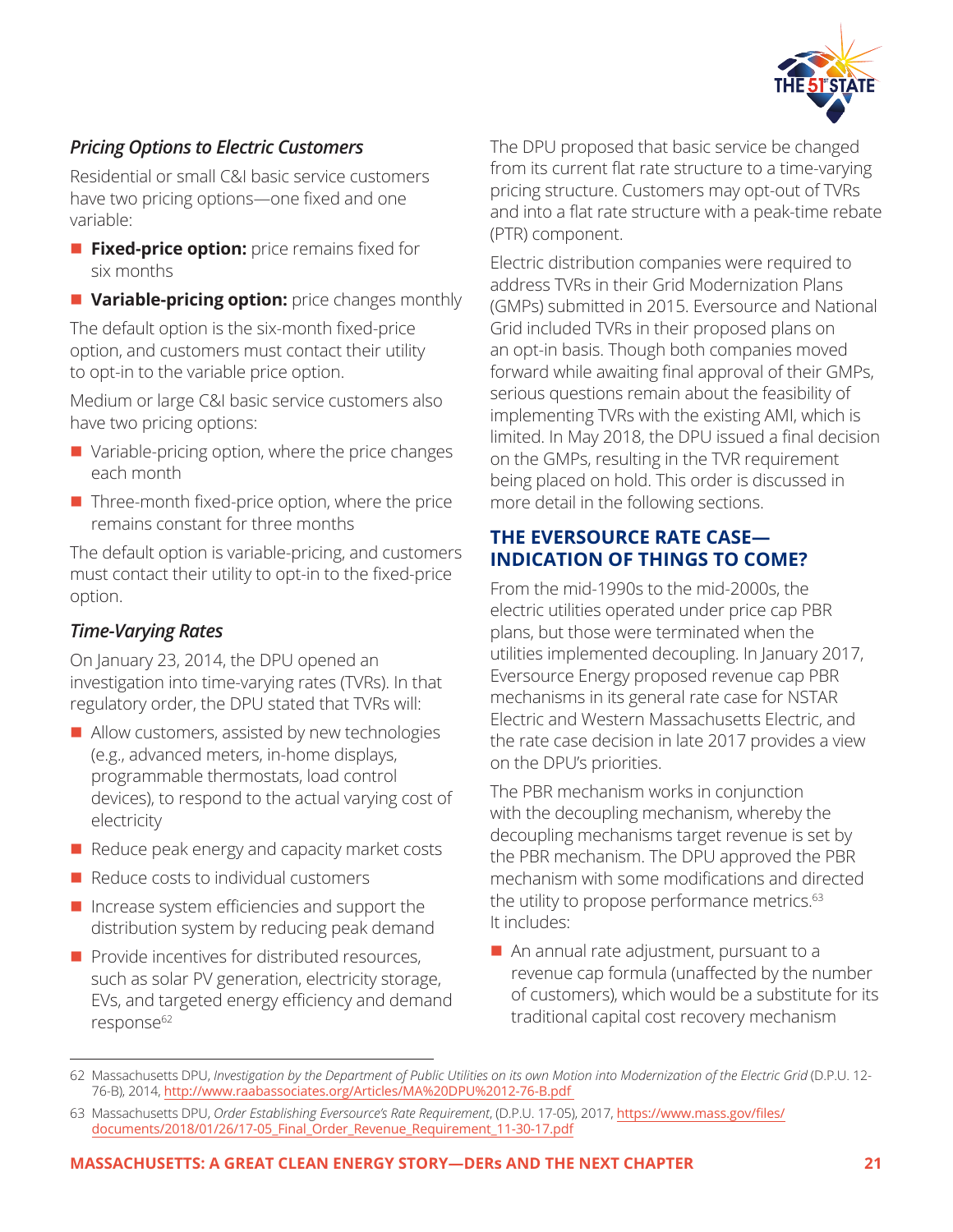- $\blacksquare$  Five-year performance targets, intended to reduce the number of base rate cases
- $\blacksquare$  Performance metrics, to be determined, focused on improvements to customer service and engagement, reductions in system peak, and progress toward climate adaptation and GHG reduction
- $\blacksquare$  An earnings sharing mechanism with a 200-basis point deadband: incremental earnings of 200 basis points or more above allowed return on equity (10%) will be shared—75% to ratepayers and 25% to Eversource

Importantly, the DPU found that the PBR was more likely than current regulation to advance the Department's goals of safe, reliable, and least cost energy service, while also promoting the objectives of economic efficiency, cost control, lower rates, and reduced administrative burden.

Further, regulators approved the Monthly Minimum Reliability Charge (MMRC) proposed by Eversource. This MMRC includes a mandatory demand charge, higher monthly customer charges, and lower per kWh charges for new rooftop solar customers and aligns with MMRC legislation discussed earlier in this paper. The demand charges are controversial, and solar energy advocates will be watching to see what impacts this mechanism will have on solar development in Massachusetts.

#### **RATES AND REGULATION SUMMARY**

Massachusetts uses traditional cost of service regulation, and the DPU authorizes the use of several cost recovery mechanisms for renewable energy, energy efficiency, transmission expenses, and incremental capital investments. In 2007, Massachusetts implemented decoupling to encourage energy efficiency programs. Both residential and non-residential customers have

both fixed-price and variable-pricing options. While TVRs have been an area of focus, they have not been implemented due to the lack of supporting infrastructure. Eversource's recent rate case provides an indication of where the DPU may focus going forward, including PBR and the implementation of MMRC.

### <span id="page-21-0"></span>**ASSET DEPLOYMENT AND INFORMATION TECHNOLOGY**

#### **GRID MODERNIZATION PLANS**

In October 2012, the DPU opened a proceeding on grid modernization (D.P.U. 12-76). In 2014, the DPU became one of the first state commissions to require all electric distribution companies to prepare comprehensive 10-year GMPs. The goal was to create a "cleaner, more efficient, and reliable" electric system that will also move the Commonwealth forward toward its "clean energy goals by maximizing the integration of solar, wind, and other local and renewable sources of power."<sup>64</sup> The Order required the utilities to file GMPs outlining how each proposed to make measurable progress toward the following grid modernization objectives:

- **1.** Reducing the effects of outages
- **2.** Optimizing demand, which includes reducing system and customer costs
- **3.** Integrating distributed resources
- **4.** Improving workforce and asset management

<sup>64</sup> Massachusetts DPU, *Investigation by the Department of Public Utilities on its own Motion into Modernization of the Electric Grid* (D.P.U. 12- 76-B), 2014, [http://www.raabassociates.org/Articles/MA%20DPU%2012-76-B.pdf](http://www.raabassociates.org/Articles/MA%20DPU%2012-76-B.pdf )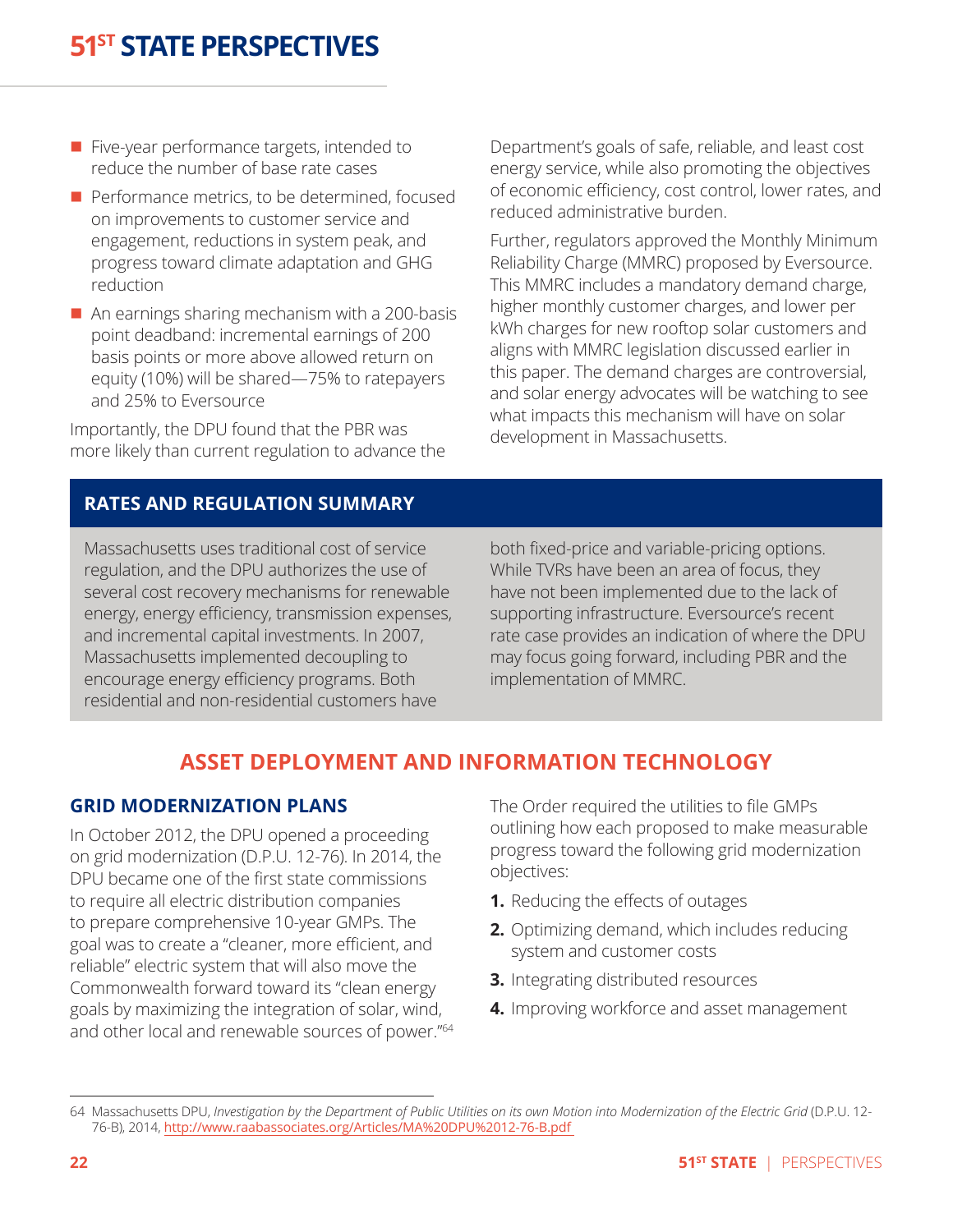

In the GMP filings, each distribution company was required to include a five-year short-term investment plan (STIP) that detailed an approach to achieving AMI<sup>65</sup> within five years of the DPU's approval of the GMP. However, if the company's business case did not justify deployment of AMI within that time period, the company had the option of recommending an alternative extended timeframe. Each company's AMI plan had to include the following:

- $\blacksquare$  Collection of interval usage data in near real time, usable for settlement in ISO-NE's energy and ancillary services markets
- $\blacksquare$  Automated outage and restoration notification
- $\blacksquare$  Two-way communication between the customer and the electric distribution company
- $\blacksquare$  Communication and control of appliances (with customer's permission)

<span id="page-22-0"></span>**TABLE 5: GRID MODERNIZATION PLANS: A COMPARISON**

[Table 5](#page-22-0) provides a comparison of differences and similarities between each utility's plans submitted in 2015.

In May 2018, the DPU issued a final decision that refined its 2014 grid modernization order objectives. The order approves a plan to invest \$220 million in grid modernization technologies on the distribution system over the next three years. The investments will increase automation and situational awareness, and they will also enable volt/VAR (VVO) optimization.<sup>66</sup> The DPU stated that these improvements will help reduce the effects of power outages and improve storm restoration, as well as improve an electric distribution company's ability to integrate DERs onto the electric grid and increase renewable energy, EVs, and energy storage.<sup>67</sup> [Table 6](#page-23-0) shows the grid-facing investments proposed by each utility in 2015, which the DPU pre-authorized in its May 2018 decision.

|                                    | <b>EVERSOURCE ENERGY</b>                                                                                                                                                                                                | <b>NATIONAL GRID</b>                                                                                                                                                                                                                                                                                                                                                             | <b>UNITIL</b>                                                                                                                                   |
|------------------------------------|-------------------------------------------------------------------------------------------------------------------------------------------------------------------------------------------------------------------------|----------------------------------------------------------------------------------------------------------------------------------------------------------------------------------------------------------------------------------------------------------------------------------------------------------------------------------------------------------------------------------|-------------------------------------------------------------------------------------------------------------------------------------------------|
| <b>PLAN</b><br><b>DIFFERENCES</b>  | • Positioned as an incremental<br>plan (IGMP) focused on<br>keeping development costs<br>reasonable, countering some<br>DPU objectives<br>• No full AMI deployment<br>• Opt-in to TVRs<br>• Only one plan was submitted | • Full AMI deployment after<br>investment to upgrade the base of<br>their substations; in other words,<br>preparing for AMI deployment<br>Opt-out with a default TVR<br>Four different plans were<br>submitted; contention is that no<br>additional filings should be required<br>• Waiting on DPU to select one of<br>four plans before updating the cost<br>estimates/analysis | • Proposed<br>Investments with<br>net benefit with<br>acceptable rate<br>impacts<br>• Opt-in to TVRs and<br>AMI<br>• Only one plan<br>submitted |
| <b>PLAN</b><br><b>SIMILARITIES</b> | investing in deploying AMI.                                                                                                                                                                                             | • All companies have a short-term (five-year) investment plan and a 10-year plan.<br>• All companies recognize the need for investments in current facilities and equipment before                                                                                                                                                                                               |                                                                                                                                                 |

Source: Massachusetts DPU filings, ScottMadden analysis, 2018

65 AMI is defined as: (1) the collection of customers' interval usage data, in near real time, usable for settlement in ISO-NE's energy and ancillary services markets; (2) automated outage and restoration notification; (3) two-way communication between customers and the electric distribution company; and (4) with a customer's permission, communication with and control of appliances.

67 Massachusetts State Government, *Department of Public Utilities Issues Order to Modernize Commonwealth's Electric Grid*, 2018, <https://www.mass.gov/news/department-of-public-utilities-issues-order-to-modernize-commonwealths-electric-grid> (date [retrieved: 5/20/2018\)](https://www.mass.gov/news/department-of-public-utilities-issues-order-to-modernize-commonwealths-electric-grid).

#### **MASSACHUSETTS: A GREAT CLEAN ENERGY STORY—DERs AND THE NEXT CHAPTER 23**

<sup>66</sup> Volt/VAR is the process for managing and optimizing voltage and reactive power simultaneously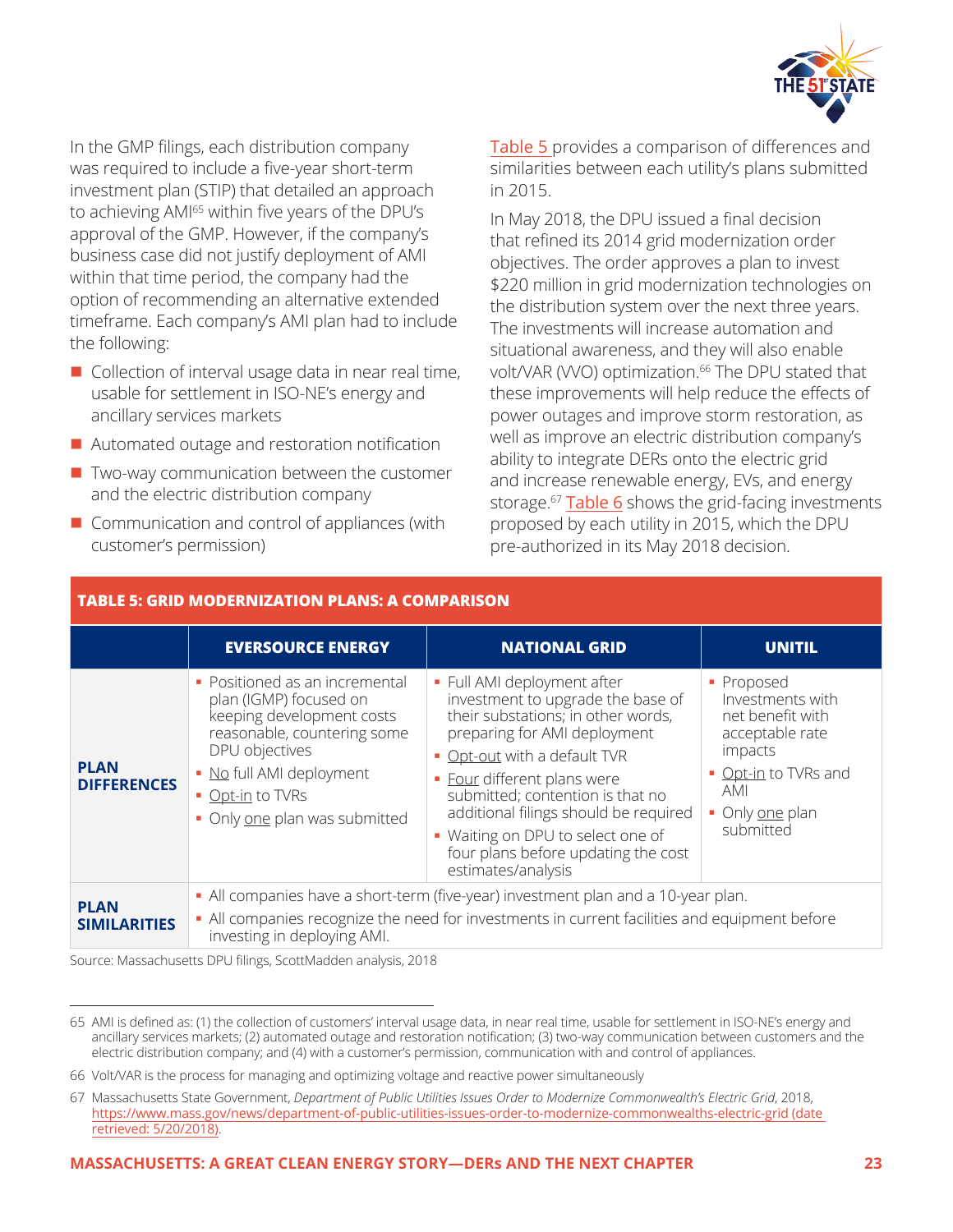<span id="page-23-0"></span>

| TABLE 6: PRE-AUTHORIZED BUDGETS AND INVESTMENTS OUTLINED IN THE DPU GMP ORDER, MAY 2018 |                                                                                                                                                                                                                                           |                                                                                                                                                                                                  |                                                                                                                                                                                                                                                               |  |
|-----------------------------------------------------------------------------------------|-------------------------------------------------------------------------------------------------------------------------------------------------------------------------------------------------------------------------------------------|--------------------------------------------------------------------------------------------------------------------------------------------------------------------------------------------------|---------------------------------------------------------------------------------------------------------------------------------------------------------------------------------------------------------------------------------------------------------------|--|
|                                                                                         | <b>EVERSOURCE ENERGY</b>                                                                                                                                                                                                                  | <b>NATIONAL GRID</b>                                                                                                                                                                             | <b>UNITIL</b>                                                                                                                                                                                                                                                 |  |
| <b>PRE-AUTHORIZED</b><br><b>BUDGET</b>                                                  | \$133 Million                                                                                                                                                                                                                             | \$82 Million                                                                                                                                                                                     | \$4.4 Million                                                                                                                                                                                                                                                 |  |
| <b>SPECIFIC INVESTMENTS</b><br><b>AUTHORIZED</b>                                        | • Distribution management<br>systems<br>• Advanced load flow<br>analysis<br>$\bullet$ WO<br>• Overhead automated<br>feeder reconfiguration<br>• Underground automated<br>feeder reconfiguration<br>• Advanced sensing<br>• Communications | $\blacksquare$ WO<br>• Advanced distribution<br>automation<br>• Feeder monitors<br>Communications and<br>information/operational<br>technologies<br>• Advanced distribution<br>management system | · Enterprise mobile<br>damage assessment<br>tool<br>Outage management<br>system integration with<br><b>AMI</b><br>• Feld area network<br>■ SCADA<br>$\bullet$ WO<br>• Advanced distribution<br>management system<br>• DER analytics<br>visualization platform |  |

Source: Massachusetts DPU, 201869

The DPU found that the combination of foundational grid-facing investments in advanced sensing, SCADA,<sup>68</sup> distribution management systems, load flow analytics, advanced communications, VVO, and automated feeder reconfiguration or advanced distribution automation will bring direct benefits to customers and make measurable progress toward achievement of grid modernization objectives.<sup>70</sup>

This order deferred a decision on deployment of AMI. Instead, the DPU said it will continue to explore with stakeholders how to cost effectively implement this technology.<sup>71</sup> [Table 6](#page-23-0) provides a summary of pre-authorized budgets and investments outlined in the DPU GMP Order

issued in May 2018. Installing smart meters for every residential ratepayer would cost \$1.5 billion for full deployment, and the DPU has instead opted to establish a process that will likely result in using smart meters in situations where they would render the highest benefits for the least cost.72 The DPU did a thorough examination of the costs and benefits of a utility's GMP plans submitted in 2015 and found that the anticipated benefits of a utility's proposed customer-facing grid modernization investments (including AMI) did not justify the costs and, therefore, did not pre-authorize any of those investments.<sup>73</sup>

73 Ibid.

<sup>68</sup> Supervisory control and data acquisition (SCADA) is a control system architecture that uses computers, networked data communications, and graphical user interfaces for high-level process supervisory management to interface with process plants and other machinery.

<sup>69</sup> Massachusetts DPU, *Order 2018 (15-120, 15-121, 15-122)*, 2018

<sup>70</sup> Ibid.

<sup>71</sup> Commonwealth, *Baker Goes Slow on Smart Meters*, 2018, [https://commonwealthmagazine.org/energy/baker-goes-slow-on-smart](https://commonwealthmagazine.org/energy/baker-goes-slow-on-smart-meters/?utm_source=Sailthru&utm_medium=email&utm_campaign=Issue:%202018-05-11%20Utility%20Dive%20Newsletter%20%5Bissue:15290%5D&utm_term=Utility%20Dive)[meters/?utm\\_source=Sailthru&utm\\_medium=email&utm\\_campaign=Issue:%202018-05-11%20Utility%20Dive%20Newsletter%20](https://commonwealthmagazine.org/energy/baker-goes-slow-on-smart-meters/?utm_source=Sailthru&utm_medium=email&utm_campaign=Issue:%202018-05-11%20Utility%20Dive%20Newsletter%20%5Bissue:15290%5D&utm_term=Utility%20Dive) [%5Bissue:15290%5D&utm\\_term=Utility%20Dive](https://commonwealthmagazine.org/energy/baker-goes-slow-on-smart-meters/?utm_source=Sailthru&utm_medium=email&utm_campaign=Issue:%202018-05-11%20Utility%20Dive%20Newsletter%20%5Bissue:15290%5D&utm_term=Utility%20Dive)

<sup>72</sup> Massachusetts DPU, *Order 2018 (15-120, 15-121, 15-122)*, 2018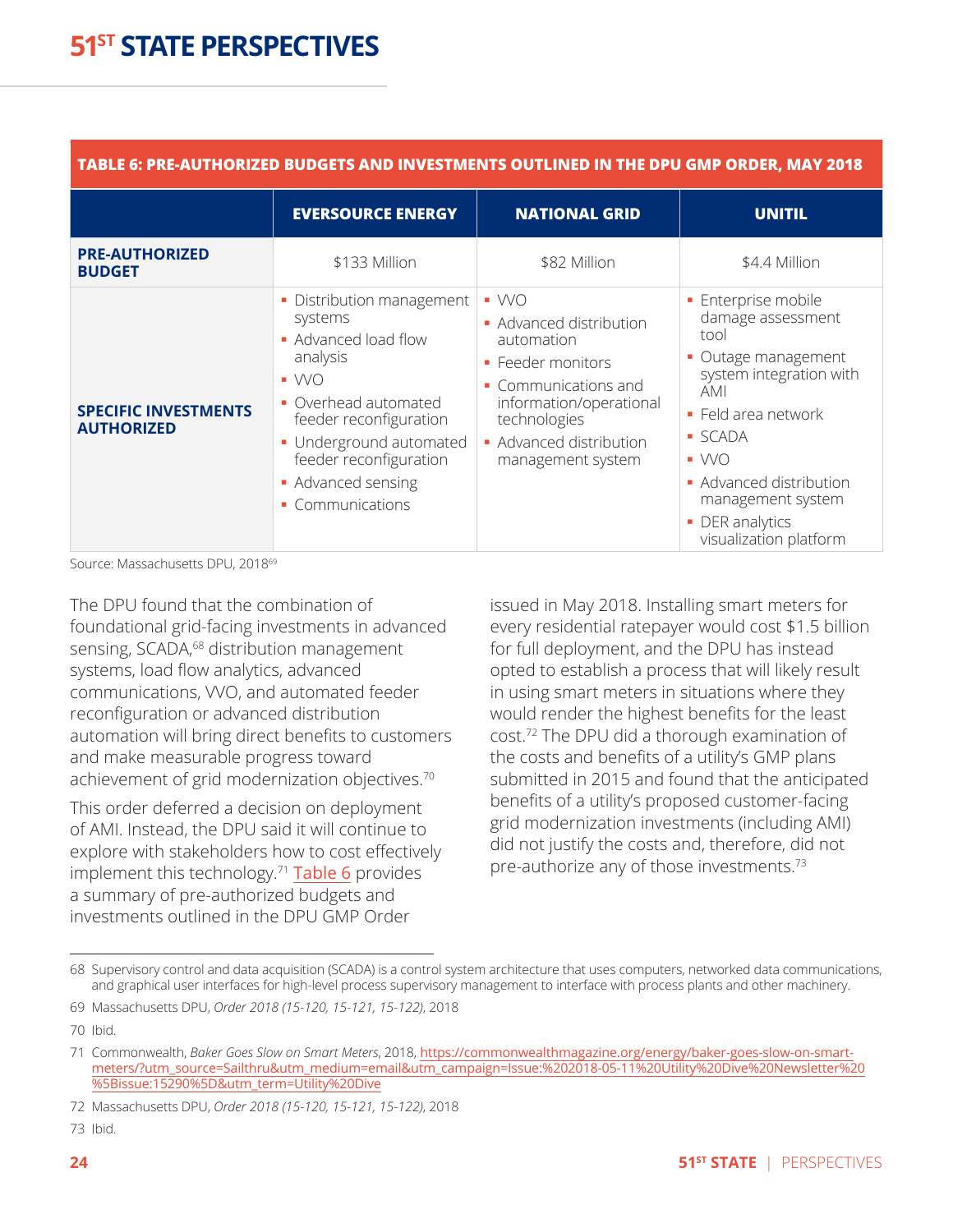

#### **ASSET DEPLOYMENT AND INFORMATION TECHNOLOGY SUMMARY**

The DPU's 2014 grid modernization order required each distribution utility to include a fiveyear short-term investment plan that detailed a variety of measures to reduce outages, optimize demand, integrate DERs, and improve workforce and asset management through a combination of "grid-facing" and "customer-facing" measures. The 2014 order additionally required utilities to include their approach to achieving AMI. In May 2018, the DPU issued a final decision that refined its 2014 grid modernization objectives, authorizing \$220 million in grid-facing only technologies. Authorized investments include IT-related investments, such as distribution automation, and supporting systems, such as SCADA and advanced distribution management systems (ADMS). The DPU's 2018 decision delays the deployment of AMI, and the DPU says it will continue to explore with stakeholders how to cost effectively implement this technology.

# <span id="page-24-0"></span>**Degrees of Transformation in Massachusetts**

The discussion above based on the swimlanes (retail market design, wholesale market design, utility business models, rates and regulation, asset deployment, and information technology) provides an overview of the "state of play" in

Massachusetts. The doctrines below help assess these policies and developments in terms of the degree of transformation the state has undergone, particularly as it relates to the integration and optimization of DERs.

#### **DOCTRINE 1: PROMOTE EFFICIENCIES**

*A primary goal of the market should be to promote efficiencies in the production, consumption, and investment in energy and related technologies.* 

Massachusetts has demonstrated progress in many areas of efficiency. In terms of energy efficiency, the Commonwealth ranked number one for the seventh year in a row in the ACEEE 2017 Energy Efficiency Scorecard. From requirements for utilities to provide efficiency programs dating back to deregulation in 1997 to the GCA that continues to drive savings through ambitious energy efficiency goals, the Commonwealth has demonstrated a long history of successfully encouraging energy efficiency.

Additionally, the proposed "Clean Peak Standard" for utilities will increase the use of clean energy during times of high demand that are also carbon <span id="page-24-1"></span>intensive. These policies demonstrate focus and intentionality on efficiency and clean energy.

There are a number of factors that will likely impact the Commonwealth's ability to promote further efficiency in electricity consumption. Decisions made in the grid modernization proceeding may limit the Commonwealth's ability to move these objectives forward. The Commonwealth generally lacks AMI—one of the primary tools that utilities in other states are using to assist their customers in managing energy consumption and costs.

In other markets, the utilities are engaging customers by providing access to data about their usage and thereby enabling them to make different usage decisions. The lack of AMI will prevent customers from managing their energy usage based on pricing information.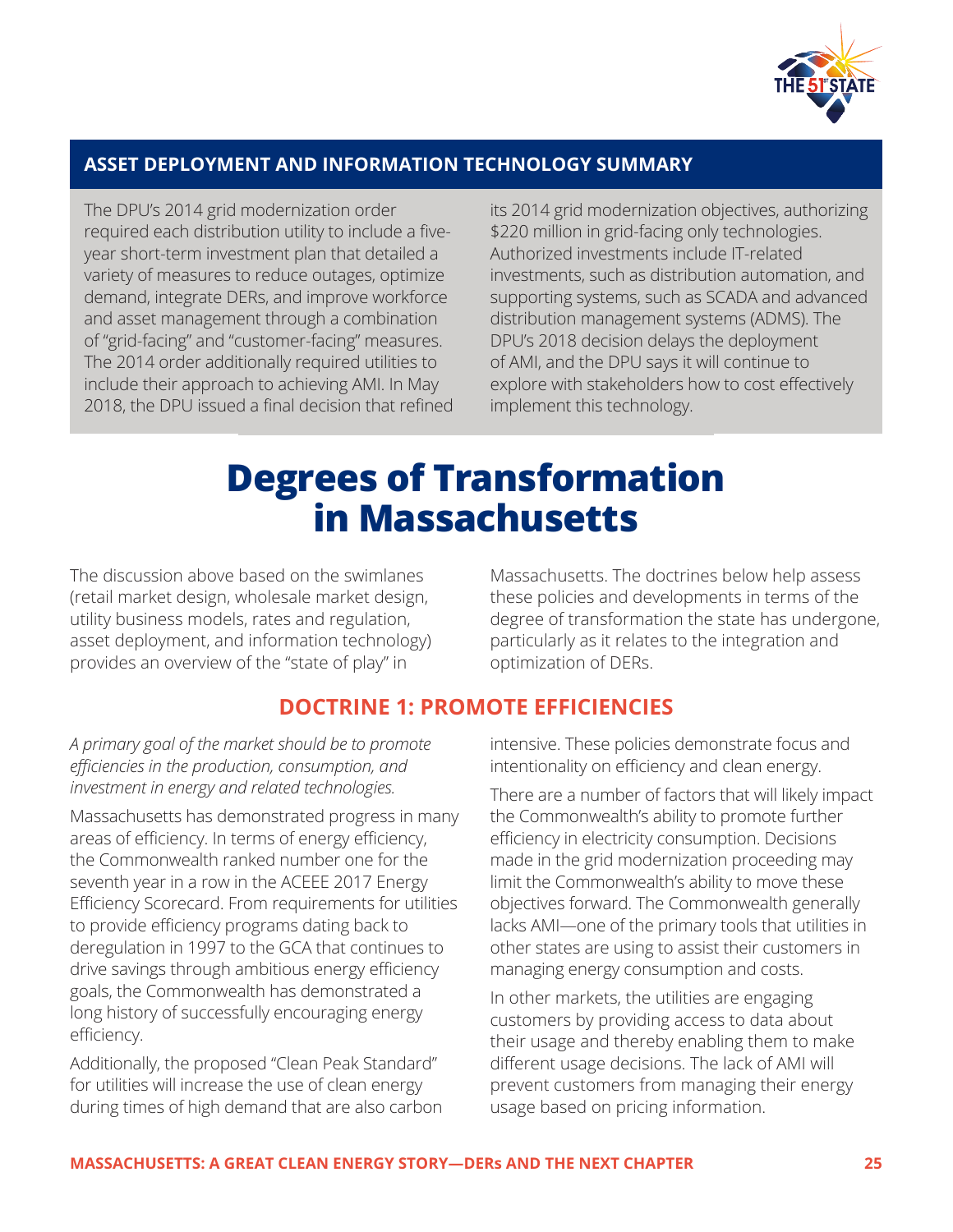While the new DPU order issued in May 2018 puts off a decision on the purchase of smart meters, the DPU is leaving this open for future consideration. The DPU has said that grid-facing upgrades, such as ADMS, automation, and volt/VAR optimization,

will enable further DER growth. Compared to the DPU's 2014 grid modernization order, the latest order represents a more gradual progression toward DER integration and optimization in Massachusetts.

| <b>DOCTRINE 1: PROMOTE EFFICIENCIES</b>    |                                                                                  |                                                                                                                                                                                                                                      |                                                                                                                                                                                                                                                     |
|--------------------------------------------|----------------------------------------------------------------------------------|--------------------------------------------------------------------------------------------------------------------------------------------------------------------------------------------------------------------------------------|-----------------------------------------------------------------------------------------------------------------------------------------------------------------------------------------------------------------------------------------------------|
| <b>CURRENT SOLUTIONS</b>                   | <b>INCREMENTAL CHANGES</b>                                                       |                                                                                                                                                                                                                                      | <b>TRANSFORMATIVE CHANGES</b>                                                                                                                                                                                                                       |
| <b>PROMOTE ENERGY</b><br><b>EFFICIENCY</b> |                                                                                  | • Utilities are wires only<br>and revenues are<br>decoupled, eliminating<br>utility disincentives to<br>invest in energy efficiency<br>• Energy usage history is<br>available to customers<br>through the Green<br>Button Initiative | Ranked $#1$ in the<br><b>ACEEE Energy Efficiency</b><br>Scorecard for progress<br>on efficiency policies<br>and programs that save<br>energy while benefiting<br>the environment and<br>promoting growth; the<br>state is a leader in this<br>field |
| <b>PROMOTE SYSTEM</b><br><b>EFFICIENCY</b> | • Limited pricing structures<br>for consumers<br>Postponed investments<br>in AMI |                                                                                                                                                                                                                                      |                                                                                                                                                                                                                                                     |
| <b>INVESTMENT IN ADMS</b>                  |                                                                                  | • DPU's final decision on<br>utility GMPs authorizes<br>investments in<br>distribution management<br>systems, distribution<br>automation, and WO                                                                                     |                                                                                                                                                                                                                                                     |

Source: Smart Electric Power Alliance and ScottMadden, 2018

#### **DOCTRINE 2: CLEARLY DEFINE ROLES**

*The role of the utility, as a public service entity, should be clearly defined so that all market participants can understand their roles in enabling customer options in a fair, transparent, and non-discriminatory manner.* 

The Commonwealth restructured its retail market in 1997. This enabled investor-owned utilities to become wires-only distribution companies and created ISO-NE to operate the regional power system in the Northeast. It also implemented wholesale markets, while ensuring open access to transmission lines. Thus far, the role of utilities versus other stakeholders in Massachusetts has been relatively clear and well-established.

<span id="page-25-0"></span>Massachusetts has a long-standing practice of using cross-functional stakeholder groups to accomplish innovative goals.

Going forward, roles may become more challenging to clarify, particularly as new third-party entrants become eligible to take on roles in DER planning, development, and aggregation. There is some debate among the distribution companies about which products and services they would be bestsuited to provide and which should be fulfilled by the broader marketplace.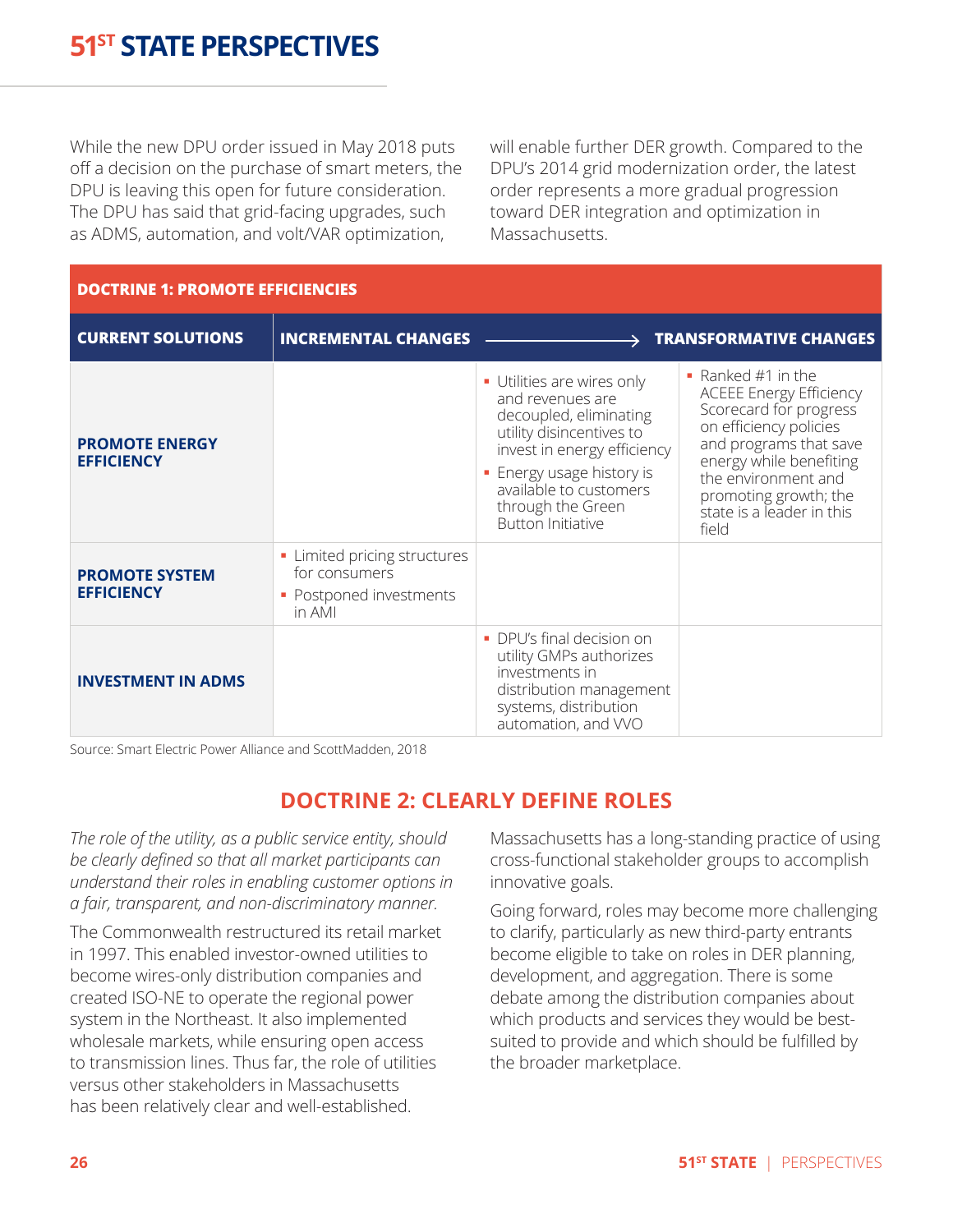

| <b>DOCTRINE 2: CLEARLY DEFINE ROLES</b>                                        |                                                                                                                             |                                                                                                                                                                                                      |                               |
|--------------------------------------------------------------------------------|-----------------------------------------------------------------------------------------------------------------------------|------------------------------------------------------------------------------------------------------------------------------------------------------------------------------------------------------|-------------------------------|
| <b>CURRENT SOLUTIONS</b>                                                       | <b>INCREMENTAL CHANGES</b>                                                                                                  |                                                                                                                                                                                                      | <b>TRANSFORMATIVE CHANGES</b> |
| <b>UTILITY STRUCTURE</b>                                                       | · Investor-owned utilities<br>are distribution wires<br>only                                                                | · Utilities participate in<br><b>ISO-NE</b>                                                                                                                                                          |                               |
| <b>DETERMINATION OF</b><br><b>UTILITY ROLES AND</b><br><b>RESPONSIBILITIES</b> | • Role of new third-party<br>aggregators likely needs<br>further clarification as<br>the aggregation rules are<br>finalized | • Well-established<br>practices of cross-<br>functional stake-holder<br>groups<br>CCAs allow residents<br>and small businesses<br>to aggregate and switch<br>from basic service to<br>cleaner energy |                               |

Source: Smart Electric Power Alliance and ScottMadden, 2018

#### **DOCTRINE 3: PRINCIPLES OF RATEMAKING**

*Rate structures should provide transparent cost allocation that supports a sustainable revenue model for utility services providing a public good.* 

The cost allocation methodology for determining rates is appropriate on the basis that utilities have been able to recover their costs. In 2007, decoupling went into effect to facilitate energy efficiency programs, which represented the first step for the Commonwealth to implement measures in the GCA and set the stage for aggressive expansion of energy efficiency, demand response, combined heat and power, and renewable generation. The Commonwealth also re-authorized PBR with the approval of Eversource's PBR mechanism in January 2018. Massachusetts has been proactively evaluating rates, including making incremental increases in NEM caps over the years. In a 2016 bill (H.B. 4173) passed to increase NEM caps, NEM credits were reduced to 60% of the full retail rate for commercial facilities, and utilities are allowed to charge a MMRC for net metered solar customers to cover grid costs.

The Commonwealth has not implemented some of the more innovative structures currently proposed in other states, such as formulaic distribution rates (e.g., Illinois) or earnings adjustment mechanisms

<span id="page-26-0"></span>(e.g., New York), to drive grid modernization investment or further integration of DERs.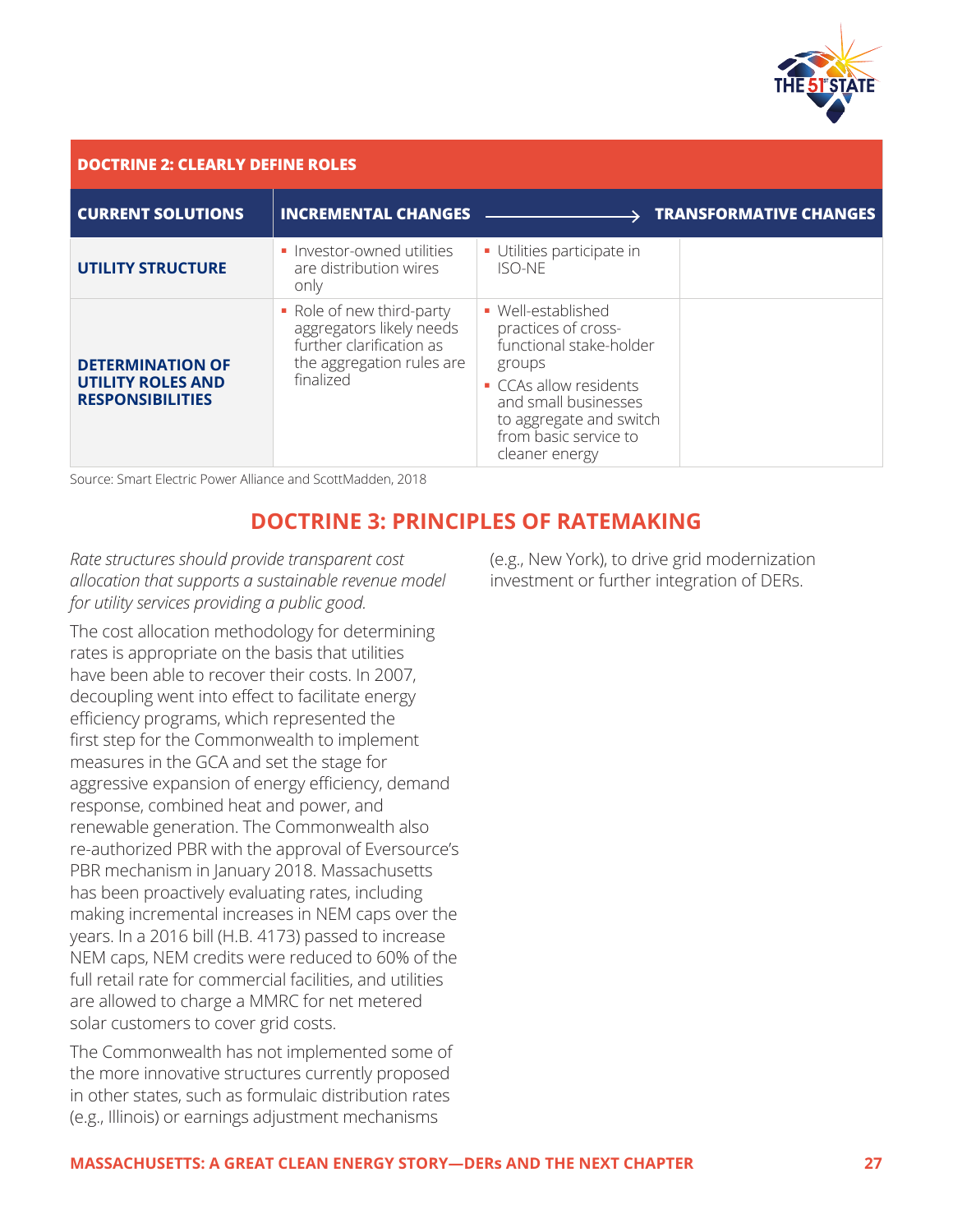| <b>DOCTRINE 3: PRINCIPLES OF RATEMAKING</b>                   |                                                                                                                                                                                                                  |                                                                                                                       |                               |  |  |  |
|---------------------------------------------------------------|------------------------------------------------------------------------------------------------------------------------------------------------------------------------------------------------------------------|-----------------------------------------------------------------------------------------------------------------------|-------------------------------|--|--|--|
| <b>CURRENT SOLUTIONS</b>                                      | <b>INCREMENTAL CHANGES</b>                                                                                                                                                                                       |                                                                                                                       | <b>TRANSFORMATIVE CHANGES</b> |  |  |  |
| <b>PRINCIPLES OF</b><br><b>RATEMAKING</b>                     | Traditional cost of service<br>×.<br>ratemaking remains in<br>place with cost recovery<br>mechanisms for energy<br>efficiency, renewable<br>energy, incremental<br>cap investments, and<br>transmission expenses | • Recent reauthorization<br>of PBR<br>• Earn return on energy<br>efficiency investments                               |                               |  |  |  |
| <b>DETERMINATION</b><br>OF PRINCIPLES OF<br><b>RATEMAKING</b> |                                                                                                                                                                                                                  | • Net metering has been<br>in place since 1982 with<br>increasing caps over the<br>years                              |                               |  |  |  |
| <b>ENHANCED ASSURANCE</b><br>OF COST RECOVERY                 | • Cost allocation<br>methodology has been<br>sufficient for utilities to<br>recover costs through<br>rates                                                                                                       | • Approval of MMRC in<br>Eversource case<br>• Decoupling began in<br>2008 to promote energy<br>efficiency investments |                               |  |  |  |

Source: Smart Electric Power Alliance and ScottMadden, 2018

#### **DOCTRINE 4: FOSTER CUSTOMER CHOICE**

*Customers should be presented with a variety of rate and program options that expand their choice of and access to energy-related products and services, and that are simple, transparent, and create stable value propositions.* 

State programs and mandates (retail deregulation, energy efficiency) have provided choices to customers; however, utility offerings are limited. All electricity customers in Massachusetts have choices relating to price and renewable content of the energy they purchase through retail choice either by directly choosing an alternative electric provider or by enrolling in a CCA program, where applicable. However, residential, commercial, and industrial customers of all sizes have only two pricing options—a variable price option and a fixed rate option for longer-term consistency of rates. Since 1982, Massachusetts' investor-owned utilities have been required to offer net metering in nearly all sectors of the economy, which has helped increase solar PV levels, but there is an absence of time-of-use rates providing price signals to

<span id="page-27-0"></span>residential customers to inform them about when to modify their solar exports to the grid. Time-based pricing options exist for some customers in non-residential sectors, but this capability is very limited in the residential sector. Expanding more dynamic-pricing options in the near term without AMI remains uncertain.

At the wholesale level, the options for DERs to participate in that market are expanding, and ISO-NE is actively working on a variety of issues from price responsive demand to intermittent availability, lack of visibility, interconnection methods, and market prices—to ensure the appropriate integration of DERs. Behind-the-meter resources can be aggregated to participate in the wholesale market or be paid for providing energy. The recent FERC order on storage and ISO-NE's proactive engagement to implement this order will drive further integration of that resource. Aggregation of DERs will likely continue to evolve in ISO-NE (as in other markets).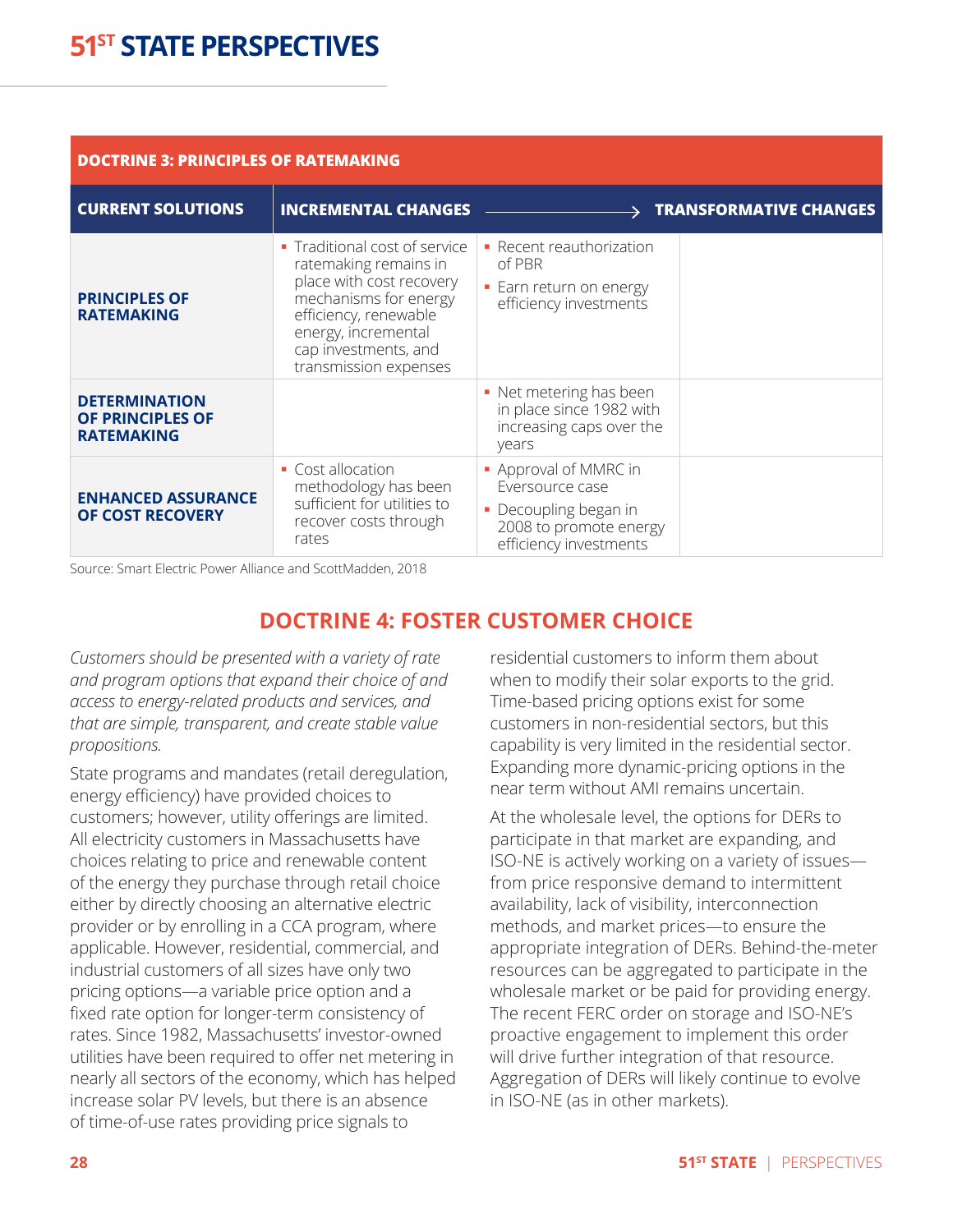

While both Massachusetts and ISO-NE each provide some options for customers looking to deploy DERs and/or participate in the wholesale market, these options are not as robust as

California's, which has a mechanism through which both dispatchable and non-dispatchable behind-the-meter resources can participate in the wholesale market.

| <b>DOCTRINE 4: FOSTER CUSTOMER CHOICE</b>                                |                                                                                                                              |                                                                                            |                               |  |  |  |
|--------------------------------------------------------------------------|------------------------------------------------------------------------------------------------------------------------------|--------------------------------------------------------------------------------------------|-------------------------------|--|--|--|
| <b>CURRENT SOLUTIONS</b>                                                 | <b>INCREMENTAL CHANGES</b>                                                                                                   |                                                                                            | <b>TRANSFORMATIVE CHANGES</b> |  |  |  |
| <b>RATE ALTERNATIVES</b><br><b>OFFERED TO CUSTOMERS</b>                  | • Retail choice has been<br>in place since 1997;<br>however, this may end<br>in the near future for<br>residential customers | • Time-based pricing<br>options are limited<br>to customers in non-<br>residential sectors |                               |  |  |  |
| <b>MULTIPLE ENERGY</b><br><b>PROGRAMS OFFERED TO</b><br><b>CUSTOMERS</b> | $\blacksquare$ CCA                                                                                                           |                                                                                            |                               |  |  |  |

Source: Smart Electric Power Alliance and ScottMadden, 2018

# **Conclusion**

Massachusetts has laid the groundwork for continued and steady progress toward a cleaner, more modernized electric grid. The Commonwealth has been a leader in energy efficiency for many years and has demonstrated leadership in advancing clean energy through notable initiatives, such as the GCA and SMART. By establishing favorable NEM policies for DERs and setting aggressive RPS targets, Massachusetts has consistently encouraged deployment of both large- and small-scale renewable energy technologies. There is great interest and available funding to develop more energy storage, but deployment levels to date are limited. DERs are able to participate in the wholesale market, but issues remain related to limited visibility to behindthe-meter DERs, making dispatch and capacityplanning challenging.

The Commonwealth has well-established, well-functioning stakeholder forums that have successfully facilitated several major changes in the market to date. Massachusetts, additionally, <span id="page-28-0"></span>has strong incentives for investments in efficiency, paired with decoupling, which have laid a foundation for meeting and exceeding goals in recent years.

The Massachusetts DPU's 2014 grid modernization order represented an innovative customercentric approach with the focus on AMI and TVRs. In spite of this earlier focus, the DPU's recent May 2018 order put the deployment of AMI and other customer-facing investments on hold. The Commonwealth's limited AMI implementation may constrain potentially positive market developments, including innovative rate design and DER-related product offerings. Regarding customer choice, while retail deregulation enables customers to choose their retail electricity provider, that choice may be insufficient if rate offerings do not include timevariant options.

Some states have put particular emphasis on the integration and optimization of DERs. In places like New York and California, this focus has included proceedings related to valuing DERs on the grid,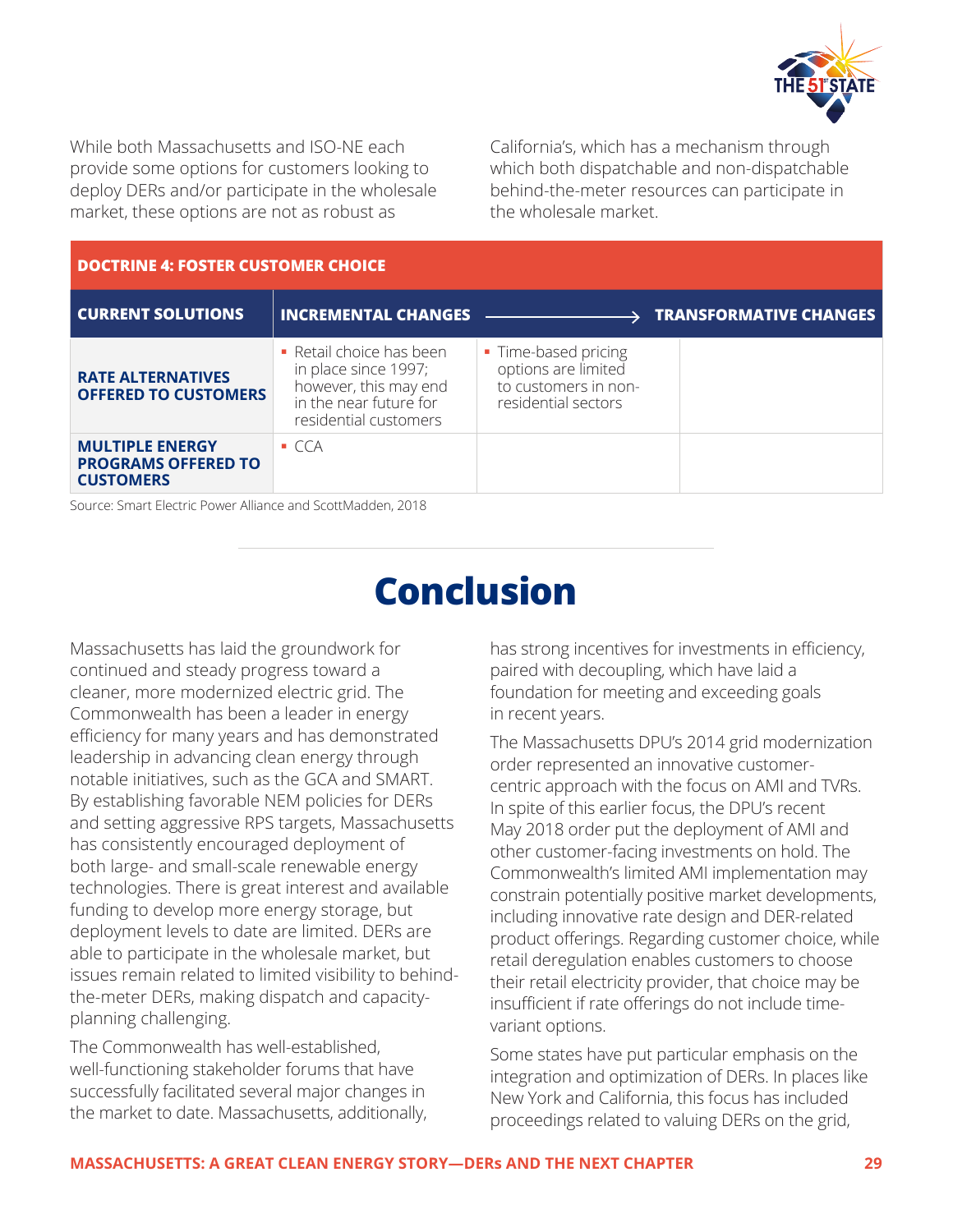identifying beneficial locations, implementing non-wires alternatives with DERs, and sharing of data with DER developers that enable them to select optimal locations for implementation. Other proceedings have pushed utilities to make DER interconnection processes more streamlined. Pilots in both states have focused on how to integrate DERs into the distribution system (and some cases in the wholesale markets) and demonstrate the benefits they can provide under certain use cases.

While Massachusetts has seen high numbers of DERs, the state has not pursued the integration and optimization of DERs through similar proceedings. While these initiatives may come in the future, the state thus far has not focused on the technical aspects of DER deployment, interconnection, and locational value in the same way that New York and California have. As such, this paper suggests that the Commonwealth ranks lower in terms of "degrees of transformation" than other jurisdictions.

The Commonwealth has made significant progress to date on advancing clean energy, increasing economic development, and reducing impacts of GHG emissions, but questions remain about whether recent legislative and regulatory initiatives will enable innovation to support further DER deployment. With significant large-scale renewable deployment in the region and some of the highest retail rates in the country, decision makers in the Commonwealth may well be evaluating how to get the "biggest bang for the buck" in terms of GHG reductions and clean energy. The recent GMP order provides a path for the electric utilities to implement grid modernization investments that will increase automation and visibility on the grid as well as enable further DER deployment.

If the Commonwealth elects to focus on the integration and optimization of DERs, it should consider piloting some of the programs seen in New York, California, and Illinois, which are focusing analyses and protocols to better utilize and value DERs as part of the distribution system.

#### **THINGS TO WATCH**

- $\blacksquare$  Continued favorable treatment of energy efficiency and other demand-side resources. Will current models/structures support continued growth?
- $\blacksquare$  The future of TVR. Smart meters enable TVRs, but it remains unclear how more dynamic, time-based rates will unfold.
- 2020 Energy storage targets. Will Massachusetts meet the targets in time?
- **n** Impact of MMRC. Massachusetts DPU recently approved Eversource's proposal for mandatory demand charges, higher monthly customer charges, and lower per kWh charges for energy supplied back to the grid for NEM customers. Will this have a significant impact on DERs?
- $\blacksquare$  Despite the DPU's decision to delay AMI deployment, will it decide to implement this technology in the future?
- $\blacksquare$  Will the recently introduced/proposed Clean Peak Standard lead to more energy storage? Source: SEPA and ScottMadden, 2018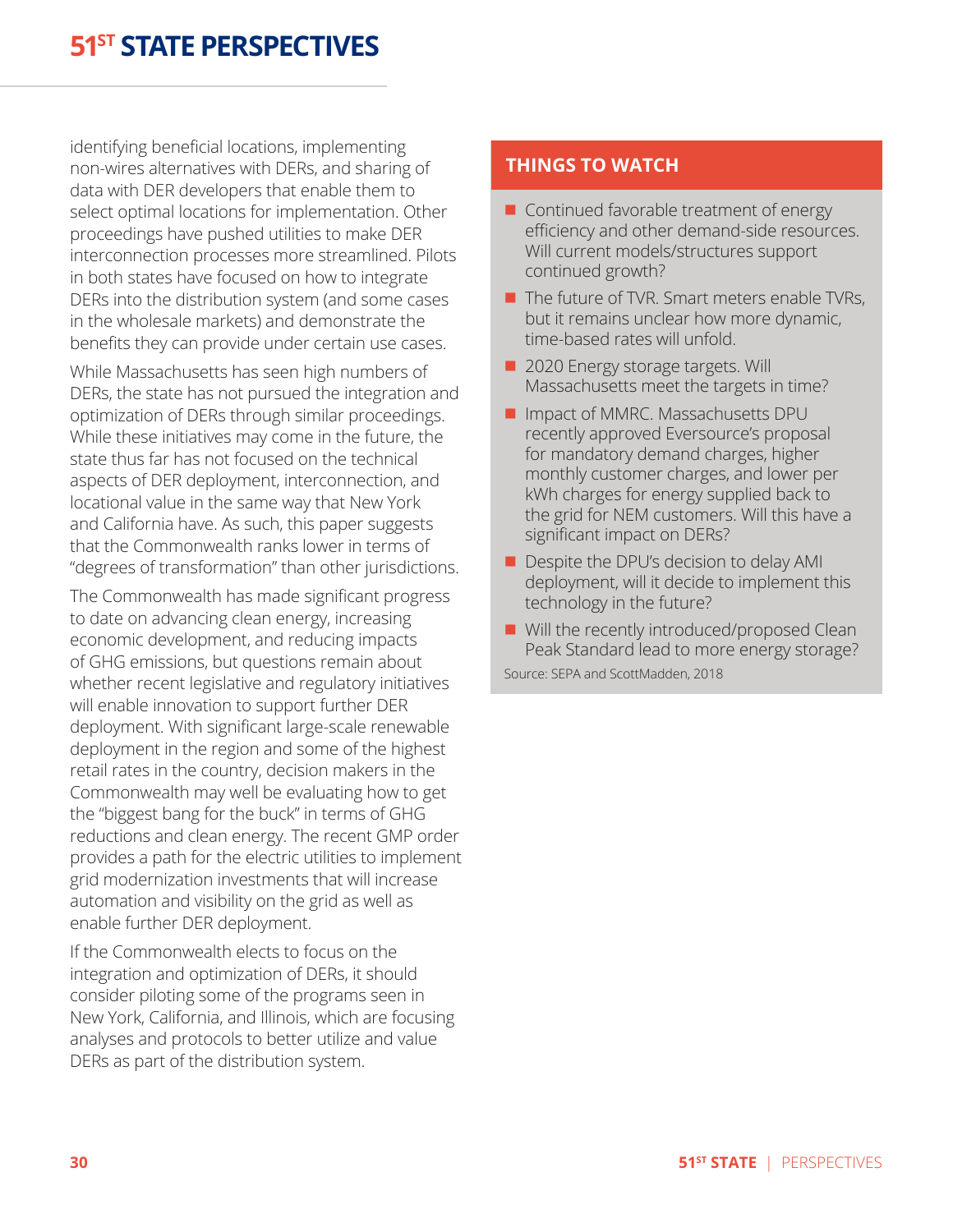<span id="page-30-0"></span>

# **Appendix**

#### <span id="page-30-1"></span>**TABLE 7: PERFORMANCE METRICS FOR ELECTRIC COMPANIES**

#### **CUSTOMER SERVICE AND SATISFACTION**

| <b>METRIC</b>                                                                                                                                                                                                                                                                                                                    | <b>YEARS</b><br><b>APPLICABLE</b> | <b>DESCRIPTION</b>                                                                                                                                                                                                                                              | <b>PENALTY</b>                                                               |
|----------------------------------------------------------------------------------------------------------------------------------------------------------------------------------------------------------------------------------------------------------------------------------------------------------------------------------|-----------------------------------|-----------------------------------------------------------------------------------------------------------------------------------------------------------------------------------------------------------------------------------------------------------------|------------------------------------------------------------------------------|
| <b>SERVICE</b><br><b>APPOINTMENTS</b><br><b>KEPT AS</b><br><b>SCHEDULED</b>                                                                                                                                                                                                                                                      | 2016-2018                         | Each Company shall report the percentage of<br>scheduled Service Appointments met by Company<br>personnel on the same day requested. Service<br>Appointment data shall be compiled and aggregated<br>monthly.                                                   | Maximum penalty<br>is 0.375% of<br>Company Annual<br>Revenues                |
|                                                                                                                                                                                                                                                                                                                                  | Beginning 2019                    | Each Company shall report the percentage of<br>scheduled four-hour and all-day Service Appointments<br>Kept as Scheduled. Service Appointment data shall be<br>compiled and aggregated monthly. Each Company shall<br>report Service Appointment data annually. | Maximum penalty<br>is 0.375% of<br>Annual Company<br><b>T&amp;D Revenues</b> |
| <b>CUSTOMER</b><br><b>COMPLAINTS</b>                                                                                                                                                                                                                                                                                             | 2016-2018                         | The DPU will compile and aggregate monthly the<br>frequency of Consumer Division Cases per 1,000<br>residential customers and provide the compilation to<br>the Companies on a monthly basis.                                                                   | Maximum penalty<br>is 0.75% of Annual<br>Company T&D<br>Revenues             |
|                                                                                                                                                                                                                                                                                                                                  | Beginning 2019                    | The frequency of the Customer Complaints per 1,000<br>residential customers, compiled and aggregated on a<br>monthly basis.                                                                                                                                     | Maximum penalty<br>is 0.5% of Annual<br>Company T&D<br>Revenues              |
| The frequency of the Customer Credit Cases (payment<br>and arrearage management plans, inability to pay,<br>Reporting begins<br><b>CUSTOMER</b><br>shutoff notices, and terminations) per 1,000 residential<br>2016; penalties<br><b>CREDIT CASES</b><br>customers, compiled and aggregated on a monthly<br>begin 2019<br>basis. |                                   | Maximum penalty<br>is 0.025% of<br>Annual Company<br><b>T&amp;D Revenues</b>                                                                                                                                                                                    |                                                                              |

Source: Massachusetts DPU, Order 2016 (12-120-D), 2016